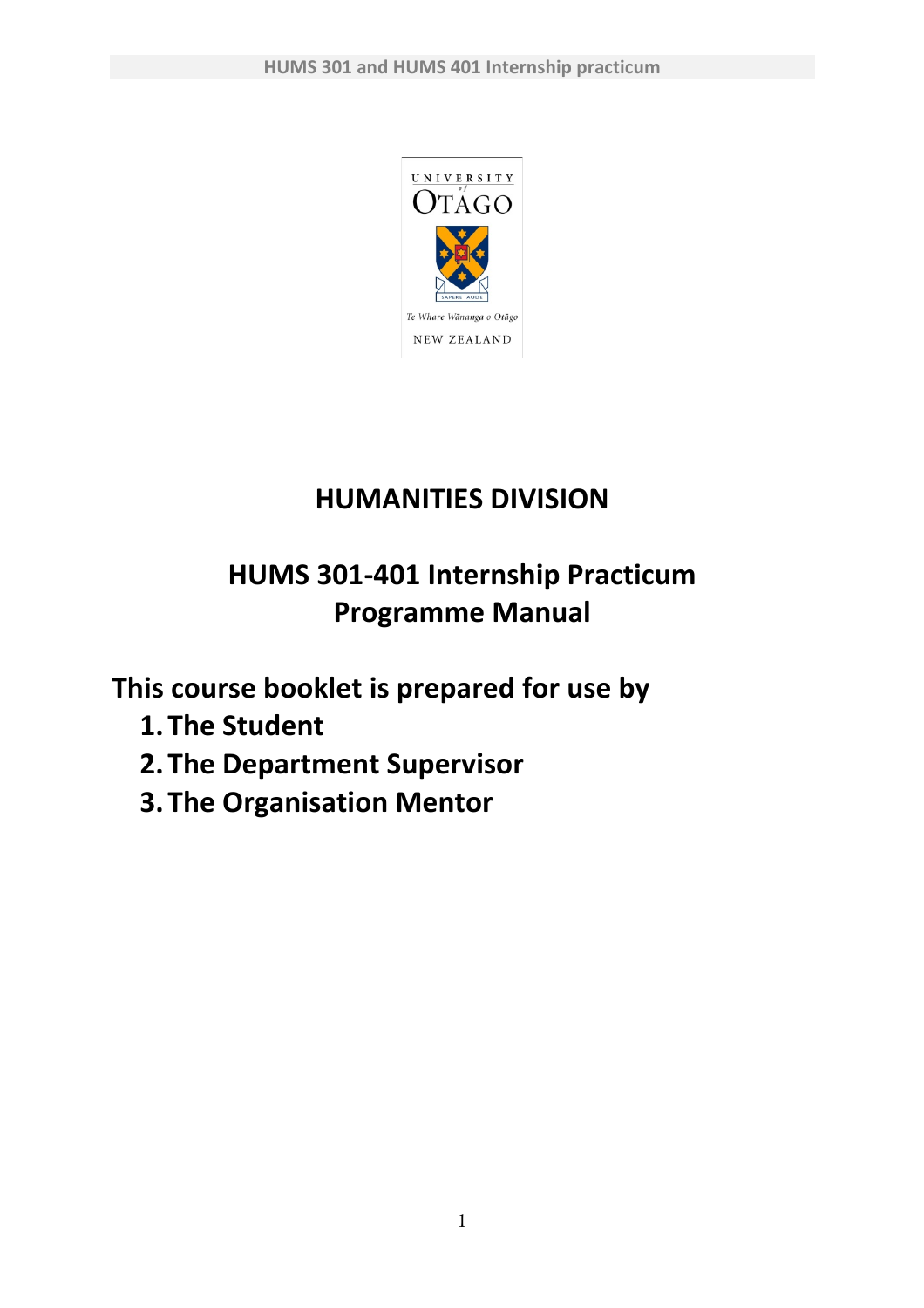As a prospective student, academic department or organisation, in contemplating HUMS 301 or HUMS 401 you will be considering a journey where the university and organisations can work together in ways that support both the wider community and the student's own personal and academic skill development through a mutual sharing of expertise, enthusiasm and commitment to a common *outcome.* 

We wish you well on your journey together.

*Professor Claire Freeman Humanities Academic Coordinator*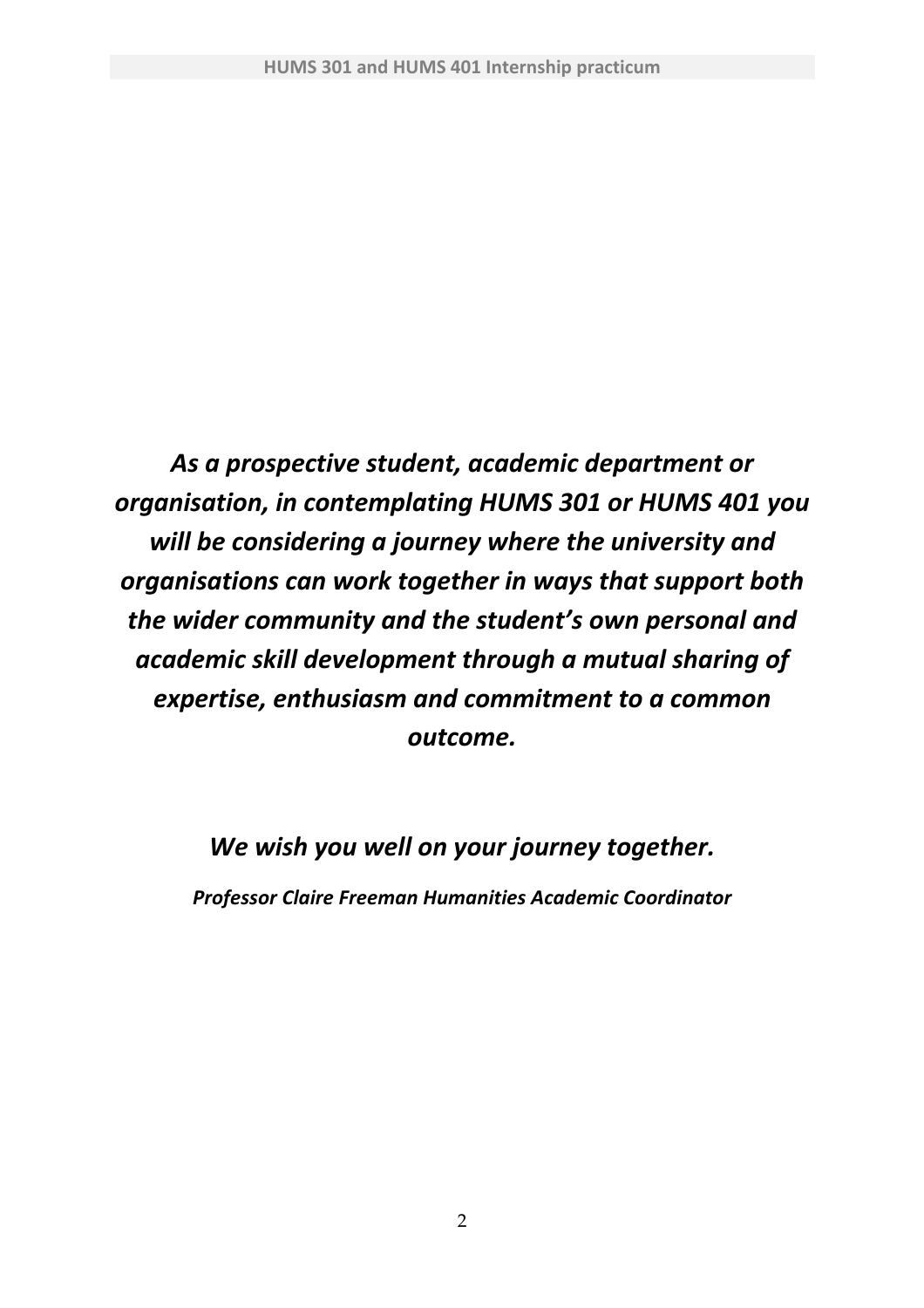#### **Contents**

- 1. Executive Summary: Course outline: HUMS 301-401 Internship practicum
- 2. Overview and rationale:
- 3. Enrolment instructions and Selection Criteria for entry to HUMS 301/401
- 4. Workload
- 5. Assessment Procedures for both HUMS 301 and 401
- 6. Additional requirements for Distance and summer school students.
- 7. Student-HUMS Coordinator meetings
- 8. Information for students, transport, contacts with other students, organisation and ethical clearance.
- 9. Information for organisations
- 10.Information for departments
- Appendix A Internship agreement
- Appendix B End of placement assessment
- Appendix C Health and safety agreement
- Appendix D Letter of Introduction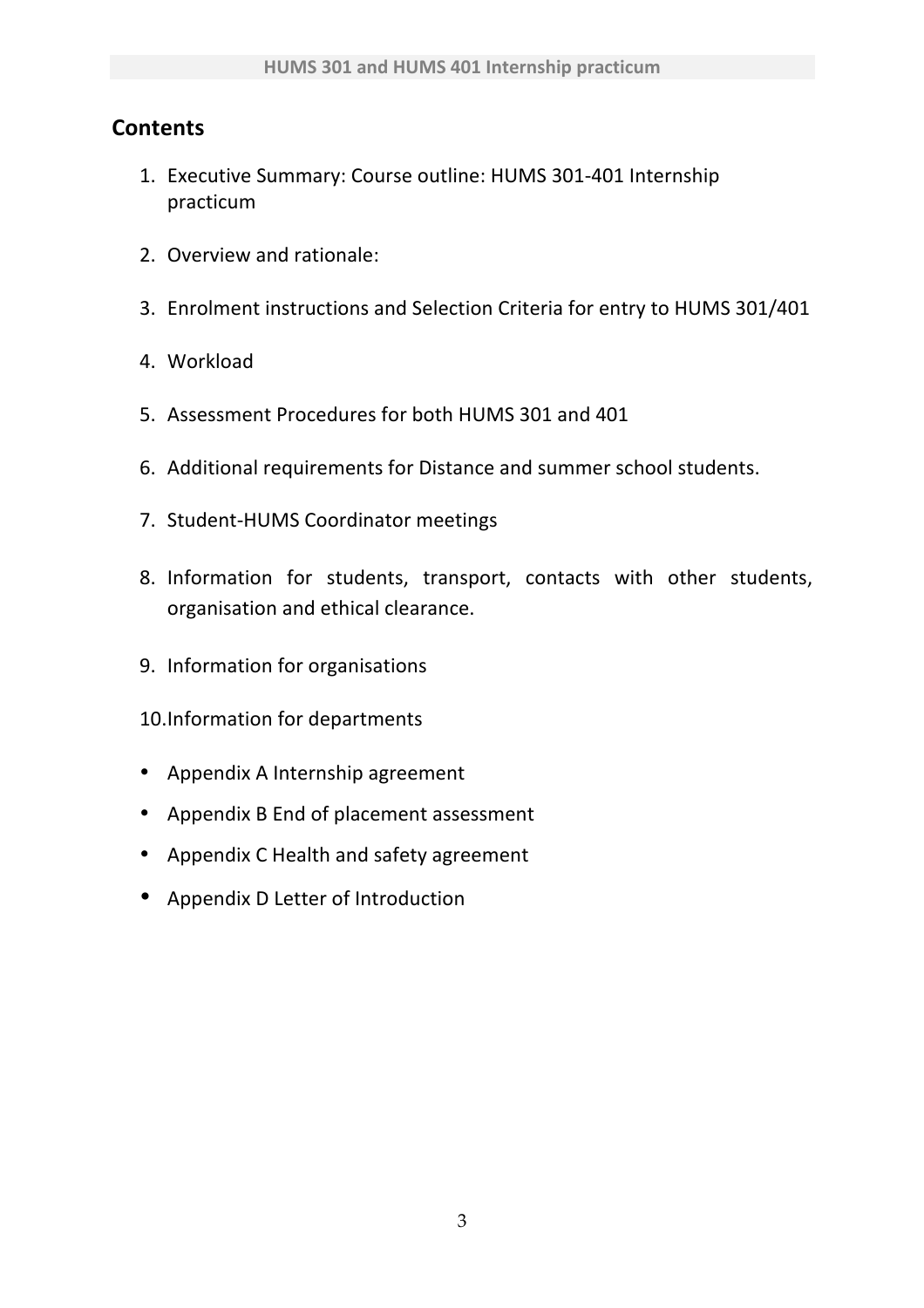### **Executive Summary: Course outline: HUMS 301-401 Internship practicum**

#### **Overview and rationale:**

The internship practicum is a paper that provides a relevant work experience undertaken in an approved workplace, enabling the application of skills acquired in an academic environment.

The paper HUMS 301/401 enables Humanities students in a variety of subjects, to undertake work placements with relevance to their disciplines and in so doing, earn credit towards their degrees. Placements are tailored to suit specific disciplines and their related workplaces. The fundamental objective of this paper, is to provide an opportunity for students in carefully selected and controlled contexts, to link the development of generic and specific skills occurring in the academic context with the opportunity to practice those skills *in a 'real work environment'*. 

The proposal aligns strongly with the University's strategic imperative to foster in students a 'Commitment as a local, national and global citizen' and facilitating 'a wide range of community service and outreach activities' (University of Otago Strategic Direction to 2020, p. 9). In an increasingly competitive work environment, Humanities graduates must be equipped as well as possible with workplace skills that will encourage employers to consider them highly employable. Work-based placements achieve a double objective, they allow students to further develop and enhance those generic skills in a 'real world' situation and also enable the employers to sample, first-hand the considerable value of a Humanities degree student.

The placement experience will provide students with a meaningful learning experience. The paper may be taken by full-time students from any of the Humanities disciplines *providing there is a suitable and relevant work placement available and the students are successful in the selection process*. 

Learning outcomes will be identified in the internship agreement signed by all three parties (the student, the University and the placement provider), which are very specifically related to the student's particular discipline. However the generic outcomes expected of a placement would include:

#### **HUMS301 18 points**

- 1) The development of a range of personal and interpersonal skills, particularly communication, team working, priority setting and time management skills. Attributes: **Teamwork and skills development**
- 2) The experience of applying, integrating and evaluating the body of knowledge and the method of inquiry of a discipline or a field via first hand participation. **Attributes: Knowledge and research**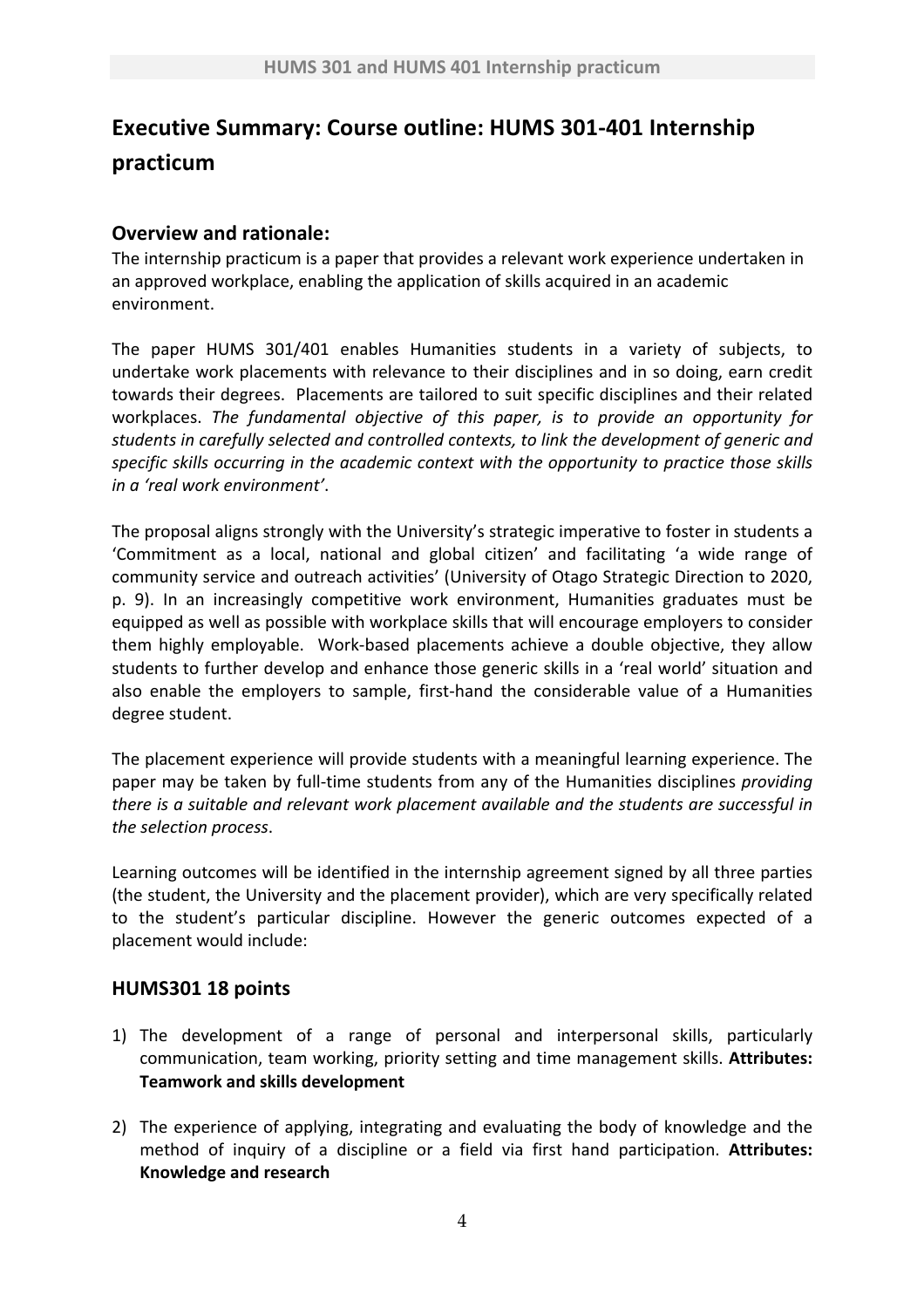- 3) Learning about the expectations of employers and the reality of the workplace. **Attributes: Ethics**
- 4) Present evidence of internship experiences clearly and appropriately. Attribute: **Communication**
- 5) Critically reflect on experiences and the learning derived from the internship. Attribute: **Critical Thinking**
- 6) Investigate a topic relevant to the internship context or experience. **Attribute: Research and skills development**

#### **HUMS401 20 points**

- 1) The development of a range of personal and interpersonal skills, particularly communication, team working, priority setting and time management skills. **Attribute: Teamwork, communication and skills development**
- 2) The experience of applying, integrating and evaluating the body of knowledge and the method of inquiry of a discipline or a field via first-hand participation. Attribute: **knowledge and research**
- 3) Learning about the expectations of employers and the reality of the workplace. **Attribute: Ethics**
- 4) Made effective use of the learning opportunities provided on placement, and use these for identifying further learning goals. Attribute: Self-motivation
- 5) Critically reflect on experiences and the learning derived from the internship. Attribute: **Critical Thinking**
- 6) Integrate theory with experiential insights to demonstrate the development of in-depth knowledge and expertise in the area of specialisation. Attribute: Critical thinking, **research and skills development.**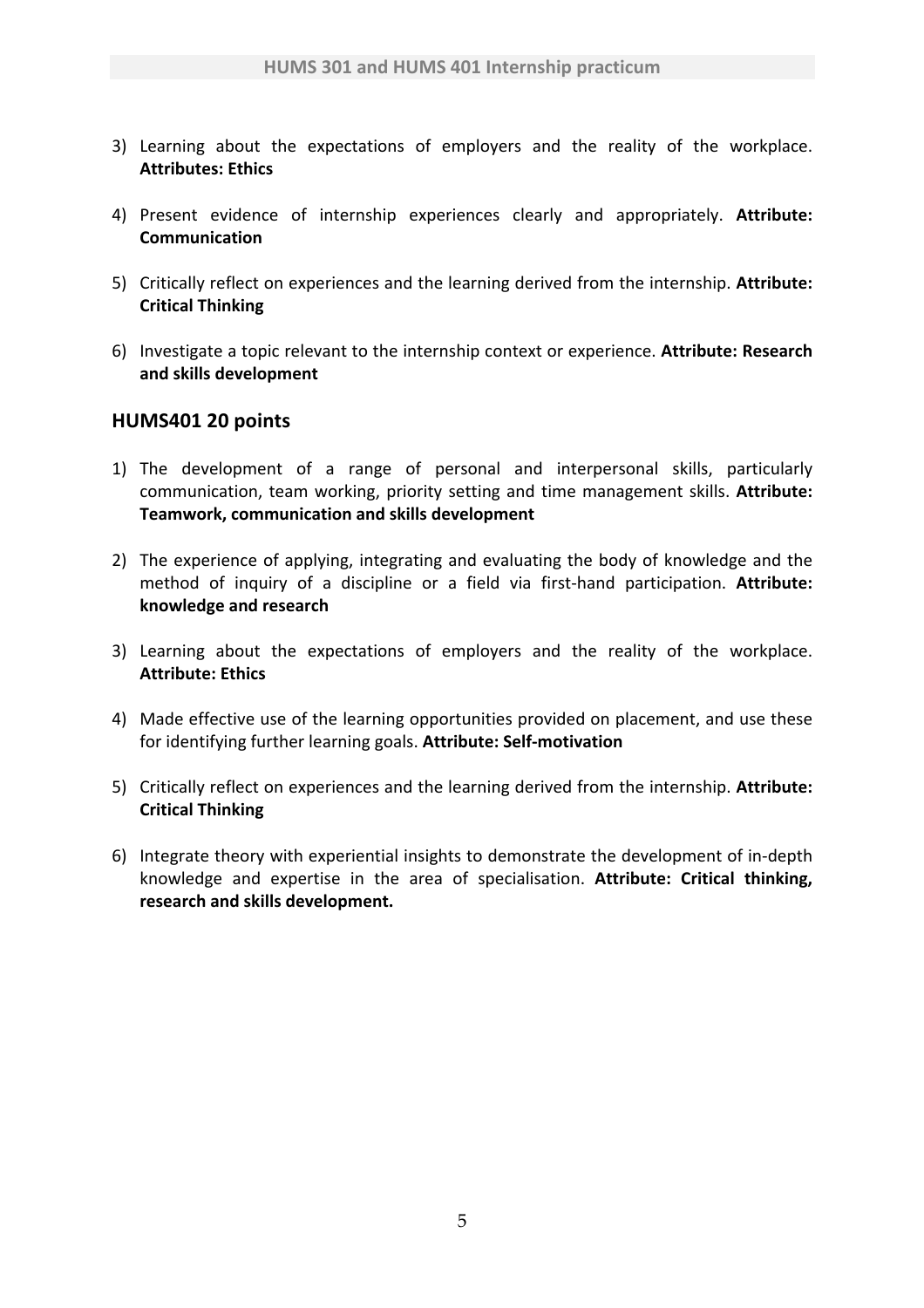#### **Selection Criteria for entry to HUMS 301/401**

Excellent all-round students are to be considered and selected for placements. While academic prowess is a critically important element, it must be supported by personal and interpersonal skills of a high order.

#### **Selection Criteria**

The following are essential elements of a selection process:

- 1. An academic record demonstrating high grades (normally a  $B+$  average) over the previous year's level of study.
- 2. Endorsement by two members of academic staff.
- 3. Provision of a curriculum vitae which demonstrates relevant work and/or voluntary experience. If this is not possible then the student must give a clear justification for wanted to undertake a placement see 5 below

Entry to HUMS 301 /401 must be approved by both the Departmental supervisor and the HUMS coordinator. All students must get their admission to this paper formally signed off. All students are strongly encouraged to discuss their admission and the proposed internship with the Departmental supervisor prior to applying for the paper. There is no automatic right of entry for admission to either HUMS 301 or HUMS 401

#### **Enrolment**

Interested students should talk with a member of staff in the relevant department about their interest in this paper and possible projects. If the staff member agrees to look after the internship they will act as department supervisor.

The student should check the selection criteria above.

The department supervisor should contact the Humanities coordinator Prof. Claire Freeman to indicate that you wish to take this paper.

The student and supervisor should complete the short pro-forma and send a copy to Claire Freeman to get sign off on behalf of the division. The full agreement should be completed when the internship starts. Note that there is a different Proforma for summer school students and distance students.

The student should apply to take the paper and request special permission in eVision to enrol in either HUMS301 or HUMS401

The course outline will be supplied to the Dept supervisor who will provide the student with a copy.

Prior to enrolling the student needs to discuss the project placement with the departmental staff member.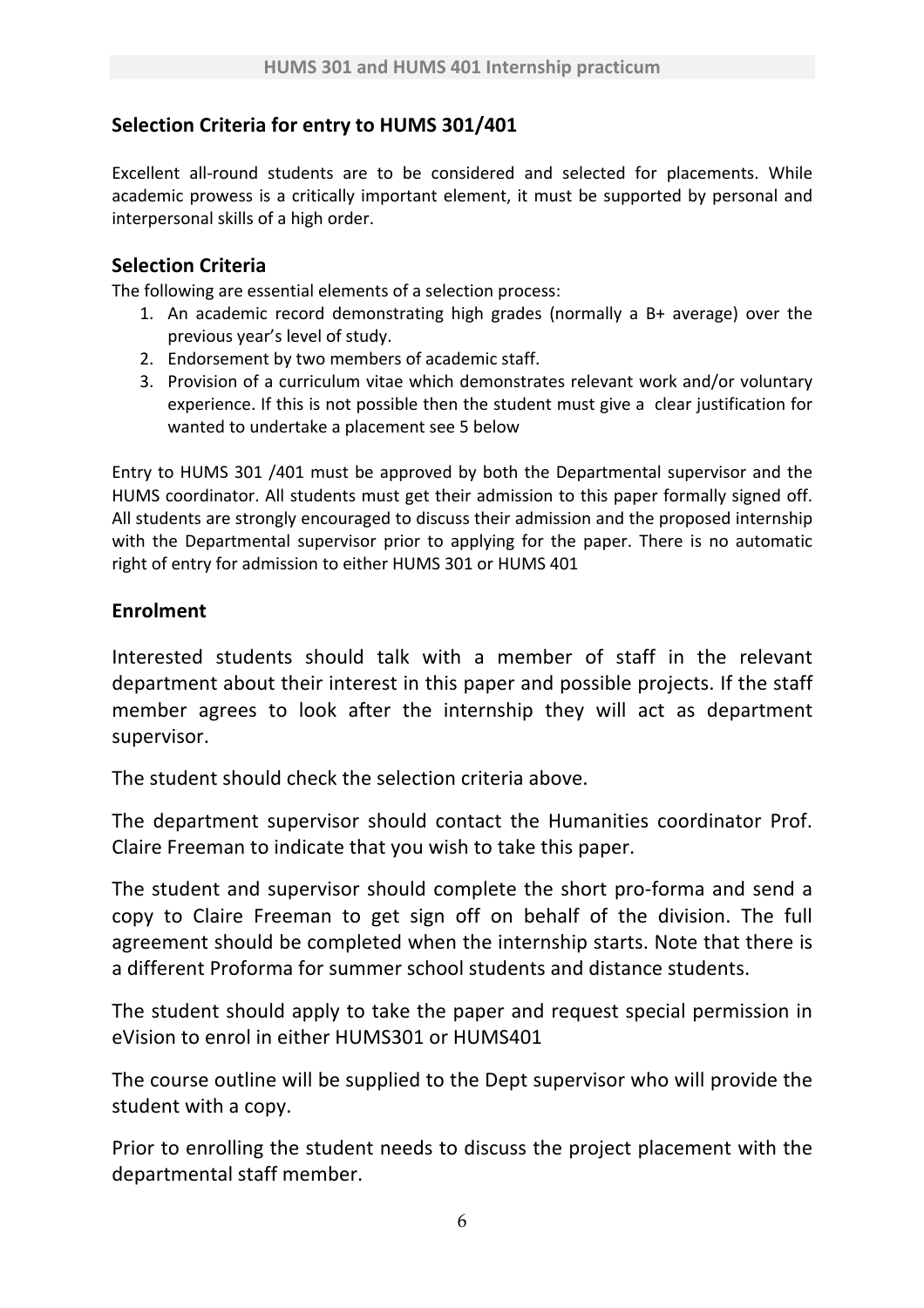#### **Workload**

For undergraduate study 1 point = 10 hours, e.g. the expected student workload is 180 hours for an 18-point paper, 200 hours for a 20-point paper. Every paper has a point value that indicates its contribution to the qualification enrolled for (or to any other qualification to which that paper can contribute). These values have been derived on the basis of an equivalent full-time year of enrolment being 120 points.

The following hours should be reflected in the student's placement expectations and workload. 

| <b>HUMS301</b>              |                                                        |
|-----------------------------|--------------------------------------------------------|
| (i) Contact hours           | hours derivation                                       |
| Time spent in the workplace | (8 hours per week for 13 weeks)<br>104                 |
| Sub-total                   | 104                                                    |
| (ii) Non-contact hours      | hours derivation                                       |
| Assignments                 | (Interim report 23 hours, final report 50 hours,<br>76 |
|                             | interview 3 hours, i.e set up and exit interviews)     |
| Sub-total                   | 76                                                     |
| (iii) Total number of hours | 180 hours                                              |

#### **HUMS401**

| (i) Contact hours<br>Time spent in the workplace<br>Sub-total | hours derivation<br>(12 hours per week for 13 weeks)<br>156<br>156                                          |
|---------------------------------------------------------------|-------------------------------------------------------------------------------------------------------------|
| (ii) Non-contact hours                                        | hours derivation                                                                                            |
| Written assignments                                           | (Interim report 30 hours, final report 50 hours,<br>84<br>interview 4 hours i.e set up and exit interviews) |
| Sub-total                                                     | 84                                                                                                          |
| (iii) Total number of hours                                   | 240 hours                                                                                                   |

All students are expected to complete the minimum attendance (HUMS301 104 hours HUMS401 156 hours) requirement hours at the place of work. Essentially this will be attendance during work hours with the only exception being absence due to illness.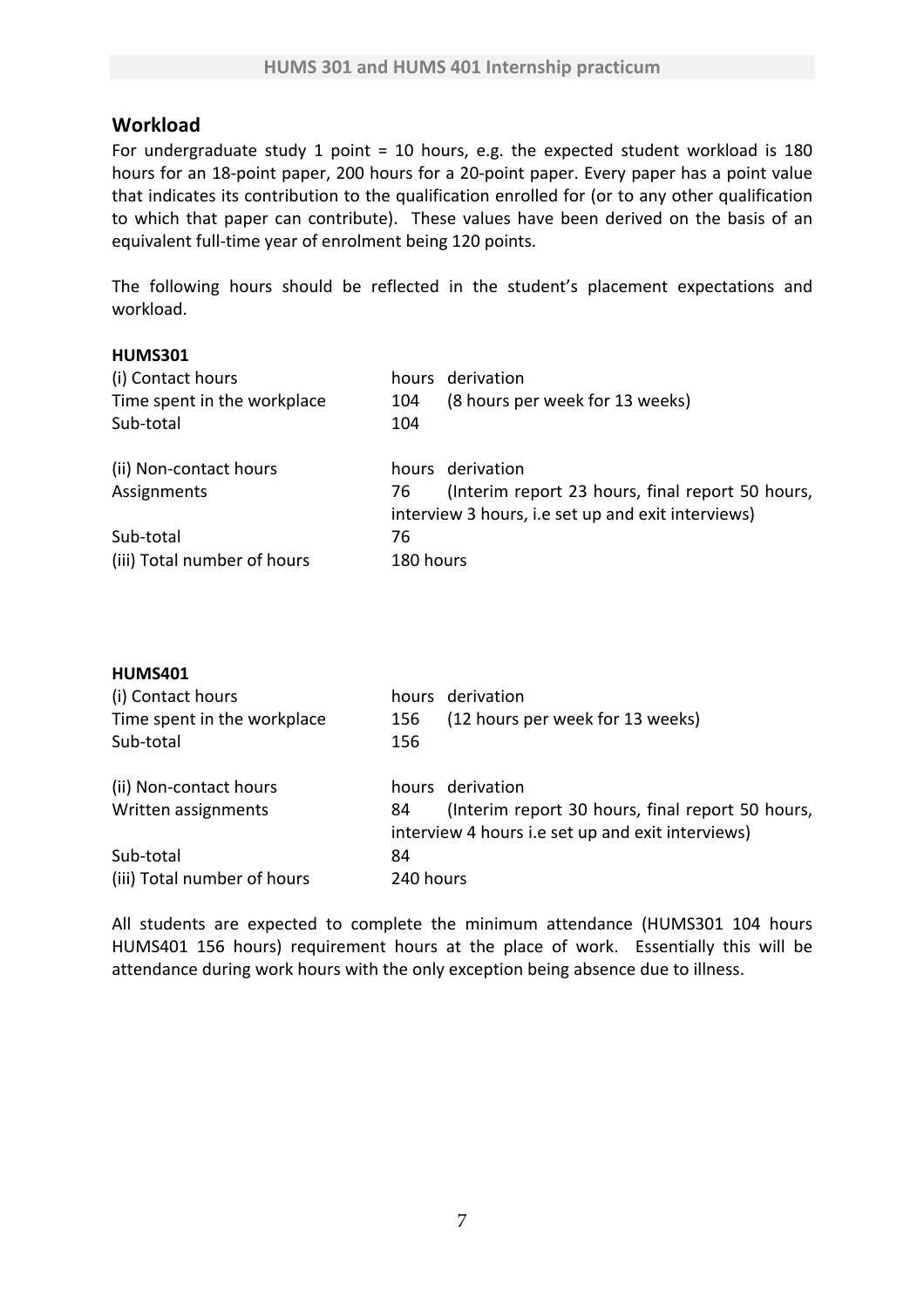#### **Assessment Procedures for both HUMS 301 and 401**

There will be three components to the assessment programme:

- 1. Reflective Field Notes. In this exercise, the student would complete a weekly diary of work events that they reflect upon, comparing practice to theory and the differences experienced by them as interns. Reflective Field Notes should be discussed with the departmental supervisor at the fortnightly meetings. While there is no set format approximately 1 page per week is reasonable.
- 2. *Preparation of a report, portfolio* or *hybrid*, by the student for submission at end of placement. which is designed to develop student's research skills within a work environment, using a variety of sources from both the work place and academia. It is also designed to demonstrate the student's ability to undertake an applied task or research based assignment with a quantifiable outcome.
	- i. Report: this takes the form of a research report and is used where the student spends most of their time researching a particular issue of topic for an organisation and at the end of the placement provides a report to the organisation on the topic. Note that you may be asked to make changes to your report by your departmental supervisor to make the report appropriate for the organisation. Please ensure that these changes are made as it is required that the report be received by the organisation for you to be deemed to have completed the paper.
	- ii. *Portfolio*: this applies where there has been a large practical component in the internship. This can include materials produced during the intership or evidence of the materials produced. Where there are no actual materials (e.g a performance0 then other types of evidence can be included. As well as the material, which should be included as attachments the portfolio should include an explanatory and reflective section which explains the various tasks undertaken, how these were achieved, any problems and how these were addressed and any other salient material. This portion could also be a reference type literature section.
- iii. Hybrid; this contains elements of a research report and practical materials such as form part of a portfolio. The first part of the Hybrid will be the research report with materials added that indicate the practice components of the hybrid.

At the start of your internship you should discuss with your Departmental supervisor the form your submission will take. It is possible that the form of your final submission will develop as your internship progresses, this is also entirely normal, what matters is to keep discussing your submission format with your departmental supervisor.

Again the length and format will depend on the nature of the task and departmental advice. As a general guide students doing a portfolio with a large practice component will have shorter reports where 3,500-4000 words is normal with a maximum of 7000 for a research type report.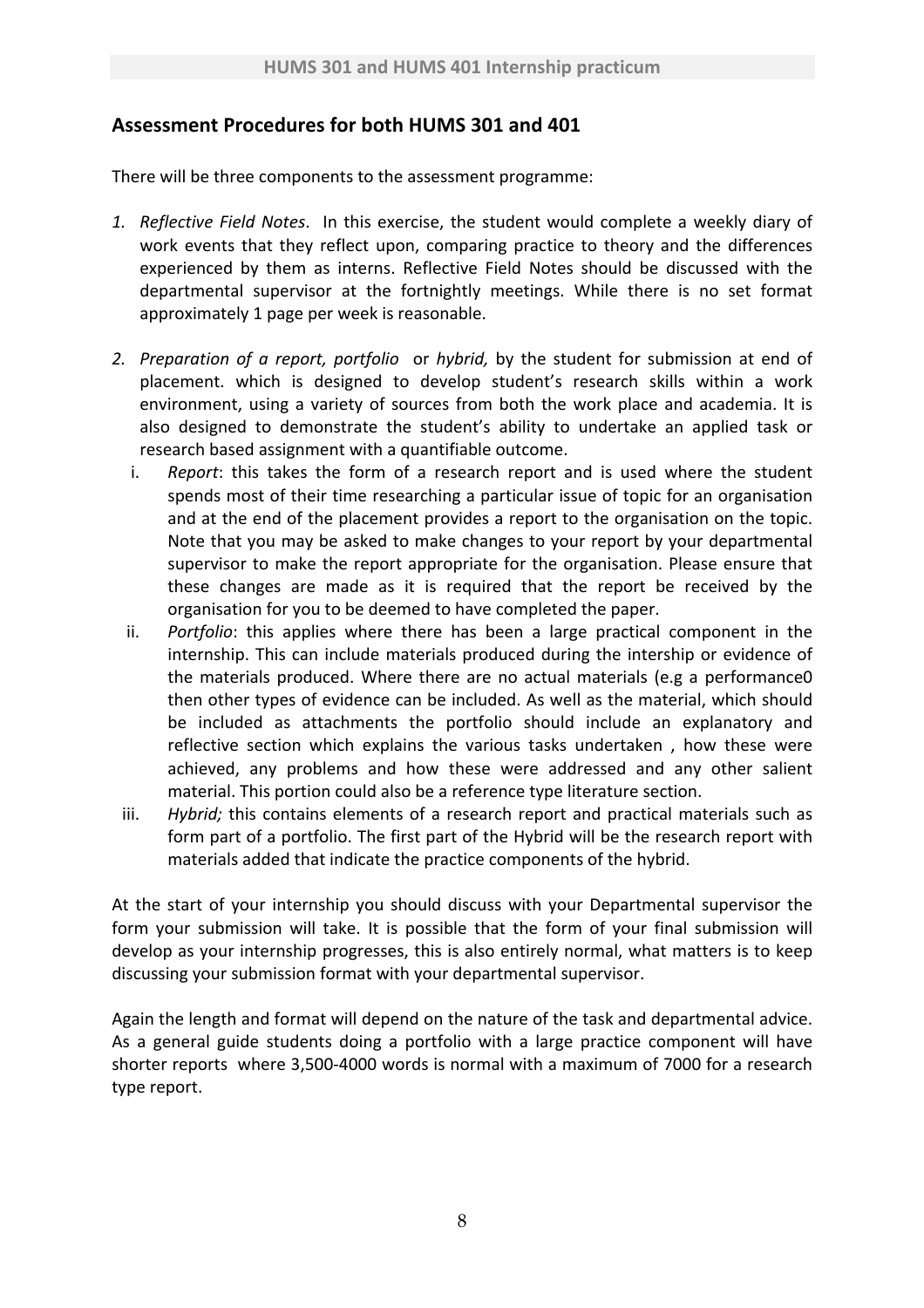*3. Symposium:End of placement assessment and presentation* conducted as part of a HUMS symposium and attended by the Humanities Coordinator, departmental and the mentor from the organisation. This session is open to students, supervisors, invited guests and interested members of the public. Family and friends are welcome to attend. Students must ensure their workplace mentor has a copy of the End of Placement Assessment Form, and this should be returned to the Departmental Supervisor before the symposium.

Submission date: The reflective field notes and the report/portfolio should be completed by the date of the End of placement assessment and presentation session. Any extension to this date must be negotiated with and agreed by your departmental supervisor. 

#### **Assessment HUMS301**

*Key Learning Outcomes:*

- 1. Demonstrate development of a range of personal and interpersonal skills, particularly communication, team working, priority setting and time management skills *Internship and Final report/portfolio*
- 2. Demonstrate applying, integrating and evaluating the body of knowledge and the method of inquiry of a discipline or a field via first-hand participation *Internship and Final report/portfolio*
- 3. Show the ability to learn the expectations of employers and the reality of the workplace *Internship and Reflective Field Notes*
- 4. Present evidence of internship experiences clearly and appropriately. *Internship and Final report/portfolio*
- 5. Reflect on experiences and the learning derived from the internship. *Internship and End of placement assessment* Investigate a topic relevant to the internship context or experience. *Internship and Reflective Field Notes*

#### **Summative (graded) Internal Assessment**

| Reflective Field Notes      | 25% |
|-----------------------------|-----|
| Final report/portfolio      | 60% |
| End of placement assessment | 15% |

All HUMS students are expected to give a 15 minute presentation at a joint end of semester symposium. Further details are provided on page 25. The symposium will be run and hosted by the Humanities coordinator. All students should present and all departmental supervisor and organisation mentor will be invited to attend. 301 students are expected to outline and discuss with insight their workplace experience.

#### **Assessment HUMS401**

*Key Learning Outcomes:*

1. Demonstrate development of a range of personal and interpersonal skills, particularly communication, team working, priority setting and time management skills *Internship and Final report/portfolio*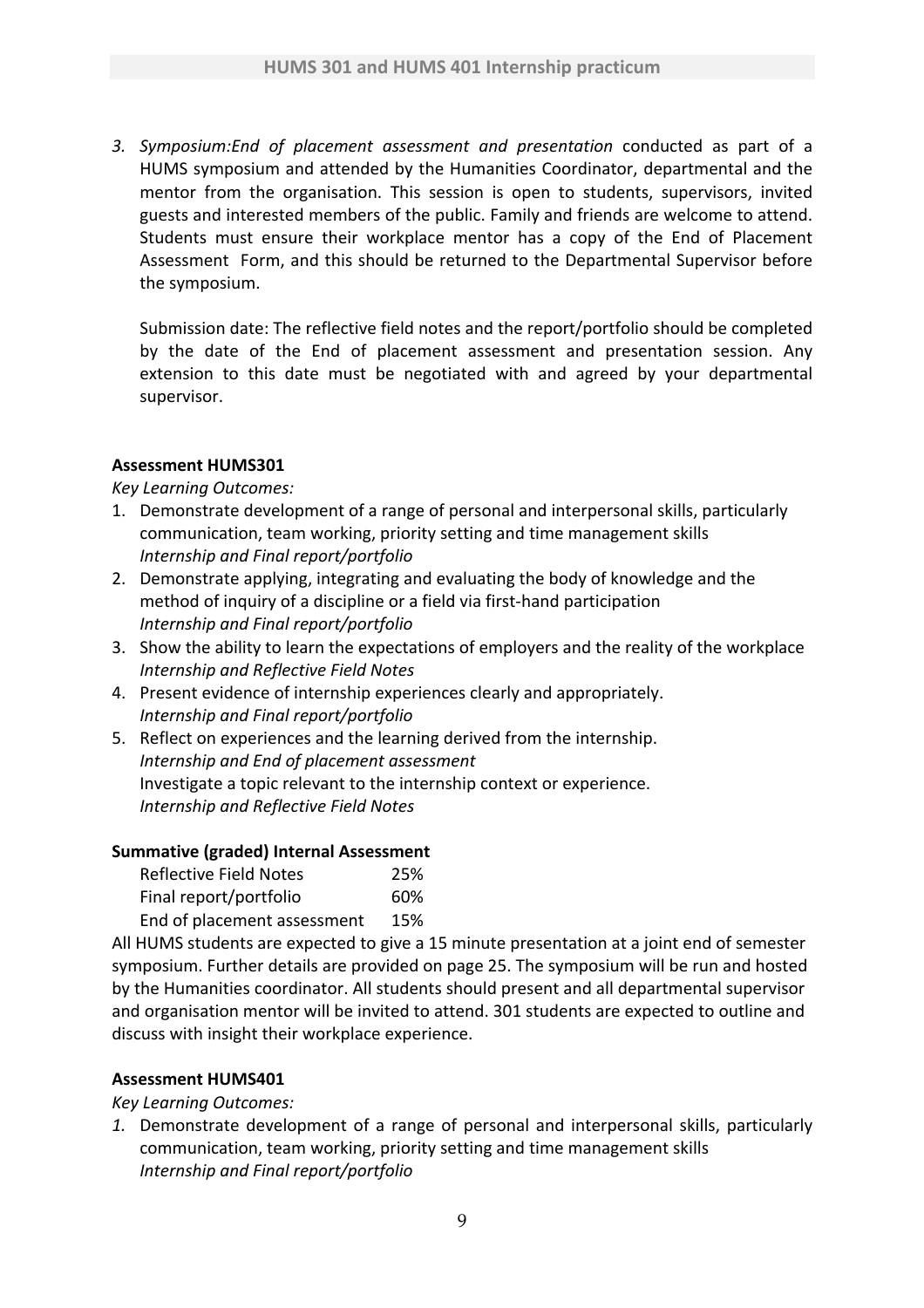- 2. Demonstrate applying, integrating and evaluating the body of knowledge and the method of inquiry of a discipline or a field via first-hand participation *Internship and Final report/portfolio*
- 3. Show the ability to learn the expectations of employers and the reality of the workplace *Internship and Reflective Field Notes*
- 4. Make effective use of the learning opportunities provided on placement, and use these for identifying further learning goals. *Internship and Final report/portfolio*
- 5. Critically reflect on experiences and the learning derived from the internship. *Internship and End of placement assessment*
- 6. Integrate theory with experiential insights to demonstrate the development of in-depth knowledge and expertise in the area of specialisation. *Internship and Reflective Field Notes*

#### *Summative (graded) Internal Assessment*

The exact form of the reflective field notes and the final report should be discussed with the departmental supervisor. Excessive length for the report is discouraged.

| Reflective Field Notes                   | -25% |
|------------------------------------------|------|
| Final report/portfolio/hybrid            | 60%  |
| Symposium: End of placement presentation | 15%  |

All HUMS students are expected to give a 15 minute presentation at a joint end of semester symposium. Further details are provided on page 25. The symposium will be run and hosted by the Humanities coordinator. All students should present and all departmental supervisor and organisation mentors will be invited to attend. HUMS 401 students are expected to critically reflect on their workplace experience. The end of placement is considered by the Humanities coordinator in conjunction with the supervisor and internship workplace mentor.

#### *Student-HUMS Coordinator meetings and symposium*

All students must attend 2 joint meetings with the Humanities Course Director Professor Claire Freeman. These are meetings to be jointly attended by all interns from all participating departments. There will be a meeting in the second or third week of semester, mid semester- the week after the mid semester break. Dates are provided on the HUMS instruction sheet. All students are expected to attend the full symposium day and to thus also support fellow internship students. Students should inform their departmental and organisation supervisor of the date for the symposium at the start of the internship.

#### Additional requirements for Distance and Summer School students.

The information requested below is also included in the Proforma that the department completes to allow the student to enrol in eVision and as additional questions at the end of the internship agreement.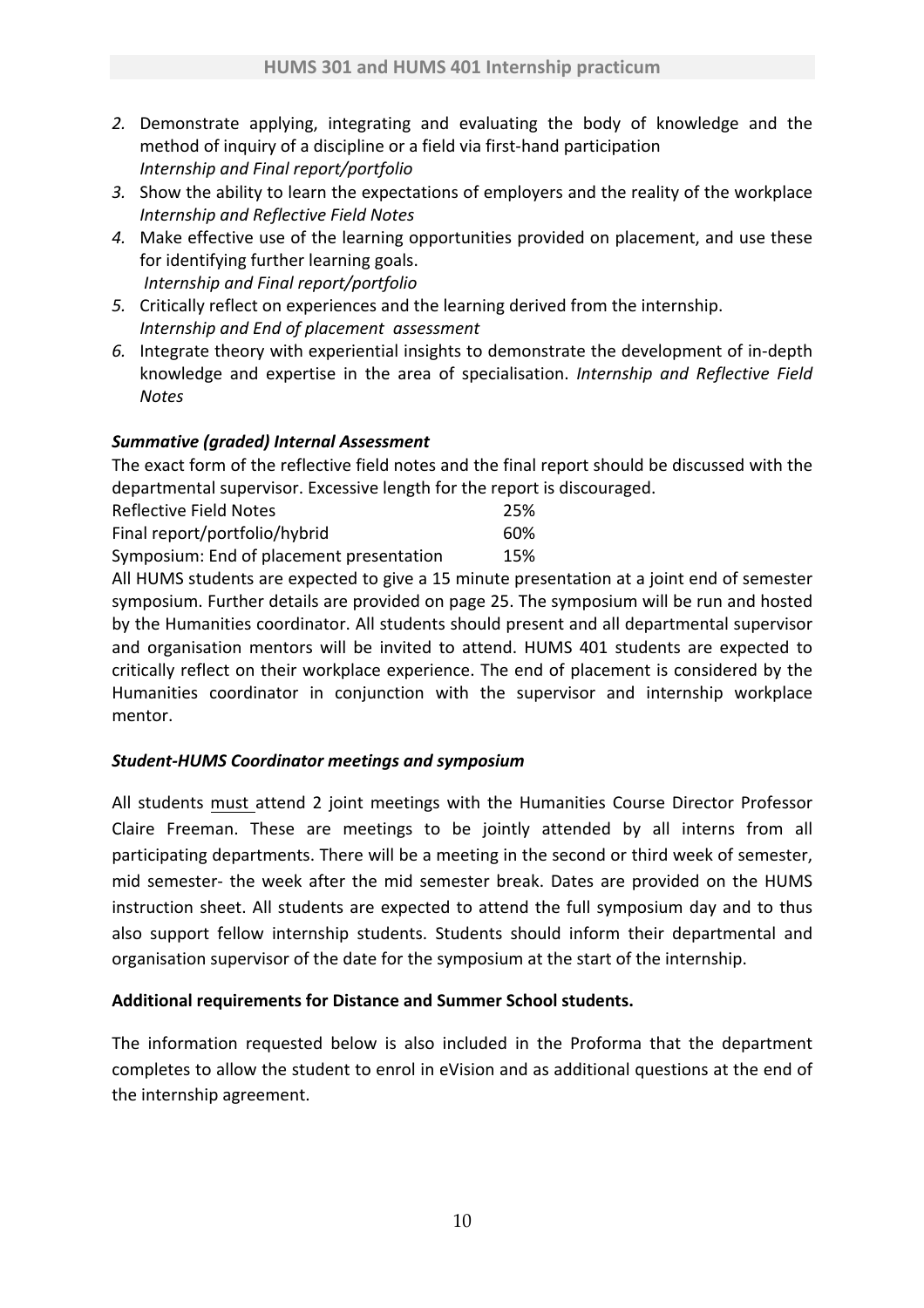#### **Distance students**

Students who are taking this paper away from the university will need to clearly respond to the following:

- 1. Describe arrangements for supervisor to contact organisation and frequency of contact
- 2. Describe arrangements for student to contact supervisor and frequency of contact
- 3. Describe the arrangements including the date for the end of symposium presentation at which the supervisor, organization mentor, student and where possible the Humanities coordinator should be present (remote presence for the supervisor and Humanities coordinator is acceptable).
- 4. Reason why the student is taking the paper by distance and not on campus.

#### **Summer school students**

- 1. Describe arrangements for supervisor to contact organisation and frequency of contact
- 2. Describe arrangements for student to contact supervisor and frequency of contact
- 3. Describe the arrangements including the date for the end of symposium presentation at which the supervisor, organisation mentor, student and where possible the Humanities coordinator should be present.
- 4. Arrangements for meeting the internship requirements in the shorter summer school time, e.g. more days present at the organisation.
- 5. Reason why the student is taking the paper as a summer school rather than a semester based paper.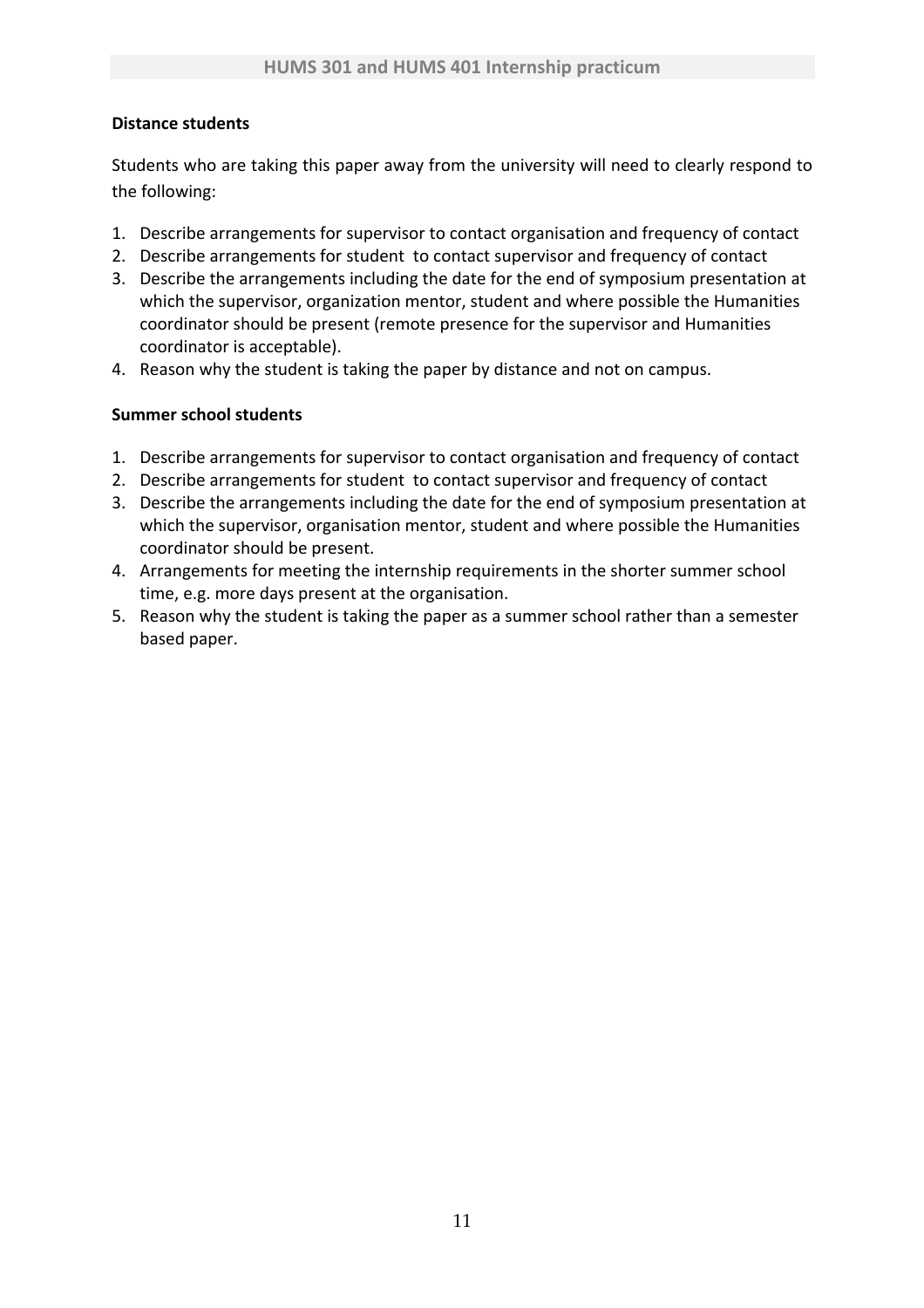#### **INFORMATION FOR STUDENTS**

#### **Why undertake an internship?**

The University of Otago has a number of internship papers, usually related to specific and often professional courses. This paper offers the opportunities identified in those papers for students studying in the Humanities Division. The primary aim of HUMS 301 and HUMS 401 is to enable students to develop their workplace skills and in doing so enhance their employability post-study. These skills are valued by both students and prospective employers. 

#### **Expectations**

Your workplace in conjunction with your department and the Humanities coordinator has agreed to a placement that fulfils the academic requirements for the paper. Should you feel that these academic requirements are not being fulfilled and the terms agreed by all parties not being adhered to then you will need to discuss these concerns with the Department supervisor and/or the Humanities coordinator. Similarly should the other parties feel that you are not adhering to the agreed placement terms then they should also discuss their concerns with the Department supervisor or the Humanities coordinator.

Working with and organisation: Your role, responsibilities and expectations

- 1. To take responsibility for your work in the organisation and to follow all organisational work practices, guidelines, administrative procedures, standards of dress and any health and safety practices.
- 2. To take responsibility for your own learning
- 3. To liaise and work with the organisation and your allocated organisation mentor
- 4. Keep your departmental supervisor and the workplace mentor fully informed about your activities and work. At a minimum, fortnightly meetings with your departmental supervisor are recommended.
- 5. Meet the academic requirements for the paper and complete all assessments
- 6. Uphold the good name of your department and the University of Otago

You must complete the Internship agreement in Appendix A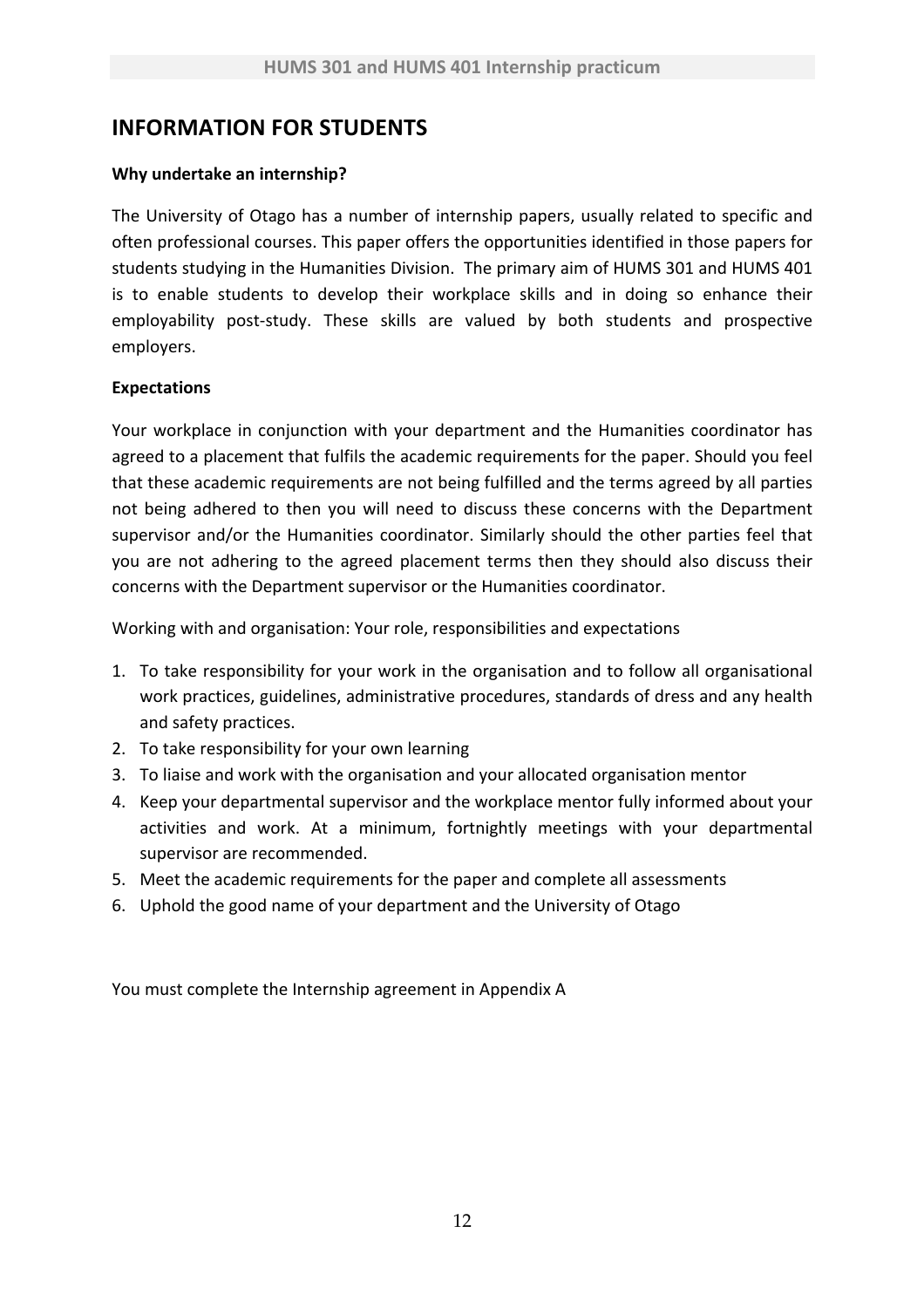#### **OTHER INFORMATION**

#### **Transport**

If there are transport issues and if you need to use transport during your internship these should be discussed with both your academic departmental supervisor and your organisation mentor. Any transport costs necessitated in carrying out your organisational task should, within reason be supported by the organisation.

#### **Student contacts**

During the semester in which your internship occurs there will be opportunities to meet with other internship students. Two formally identified opportunities for internships to meet will be arranged by the Humanities coordinator, others can be arranged by students at mutually agreed times.

#### **Organisational information**

Student interns should be aware that organisations that agree to take on an intern will require their commitment and support and will take resources and time that in normal circumstances would be dedicated to their own work related tasks. Students should at all times be mindful of this and make every effort to facilitate the good and easy working of their placement organisation and its staff.

#### **Ethics**

All students must check with their departmental supervisors to see if they need ethics. Generally if you are collecting information from organisations or members of the public you will need ethical clearance. Ethics guidance and information on whether you need ethics is available on the University of Otago web site As gaining ethics permission can be lengthy, especially if you need Ethics A, you should discuss this as early as possible when thinking about doing an internship. You should also check with your organisation about whether you need ethics, they may have their own processes that you have to follow.

http://www.otago.ac.nz/council/committees/committees/HumanEthicsCommi ttees.html.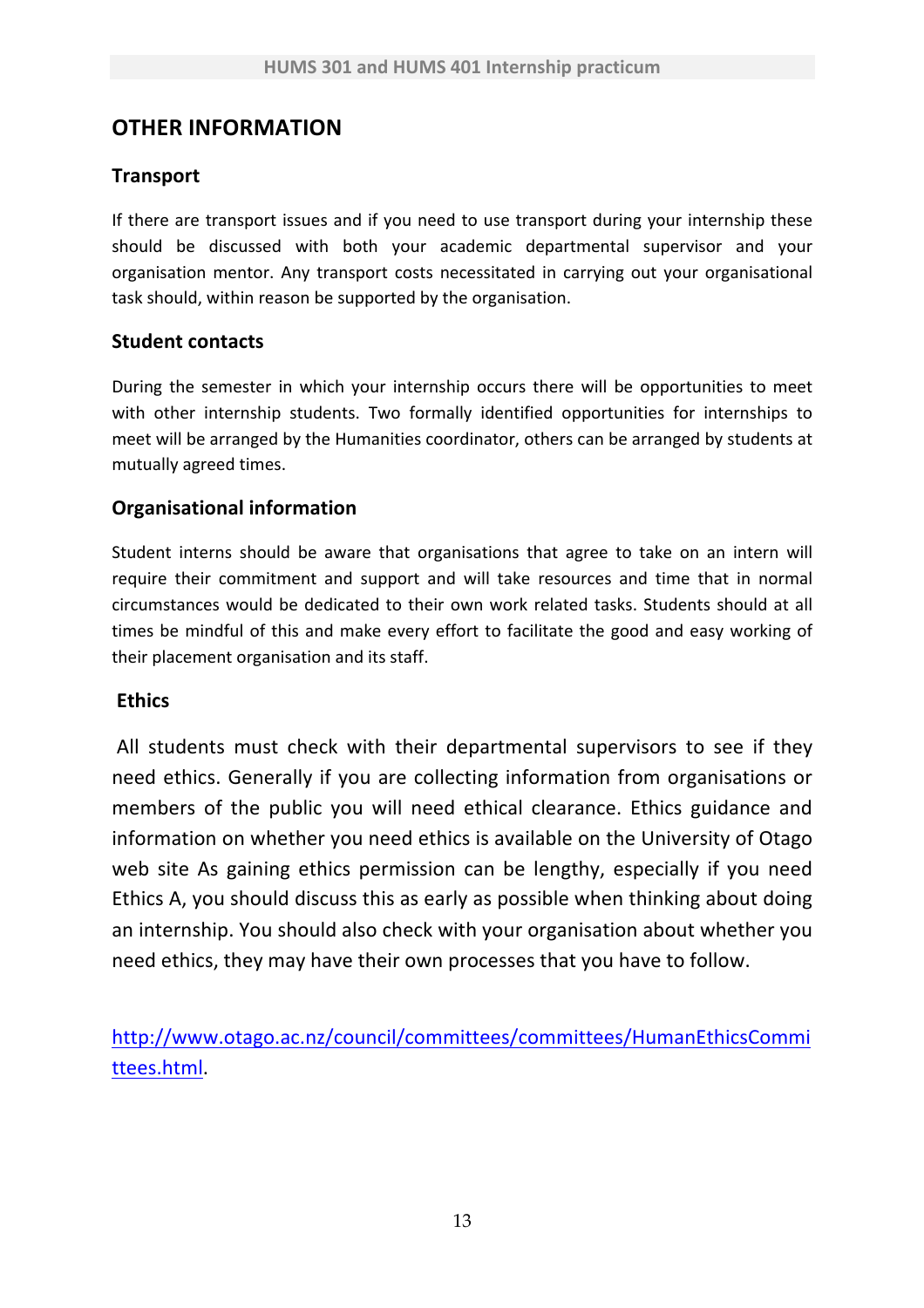http://www.otago.ac.nz/council/committees/committees/HumanEthicsCommittees.html

#### **INFORMATION FOR ORGANISATIONS**

#### **Why take on an intern?**

The University of Otago has a number of internship papers, usually related to specific and often professional courses. This paper HUMS 301/401 offers the opportunities identified in those papers to students studying in the Humanities Division. The primary aim of HUMS 301 and HUMS 401 is to enable students to develop their workplace skills and in doing so enhance their employability post-study. These skills are valued by both students and prospective employers. For employers this offers an opportunity to benefit from the skills offered by a high achieving and well-motivated student. The student can assist with and undertake tasks or a research project that benefits the organisation but that the organisation may normally find difficult to resource. Through the students the organisation can gain a better understanding of the type of skills and potential offered by new graduates and in turn provide feedback to the university that could usefully inform university teaching and student skill development. The internship offers organisations a chance to develop relationships with the university and future graduates, helping them develop skills that will set them in good stead for their career development. While the student may be working on a particular task or in a specific area we would hope that they will also be given the opportunity to observe and learn from the broader activities covered by your organisation. The internship lasts for one semester and covers approximately 12 weeks. The student should ideally be present in the organisation for approximately 1 day per week or equivalent time. 

#### *Expectations*

The organisation will provide an internship placement that provides a real and positive learning opportunity for the student that will be appropriately supported and monitored. Your workplace in conjunction with the student's academic department and the Humanities coordinator has agreed to a placement that fulfils the academic requirements for the paper as well as the organisation's agreed internship tasks and role. Should you feel that these requirements are not being fulfilled and the terms agreed by all parties not being adhered to then you will need to discuss your concerns with the Departmental supervisor and/or the Humanities coordinator. Similarly should the other parties feel that you are not adhering to the agreed placement terms then they should also discuss their concerns with the Department supervisor or the Humanities coordinator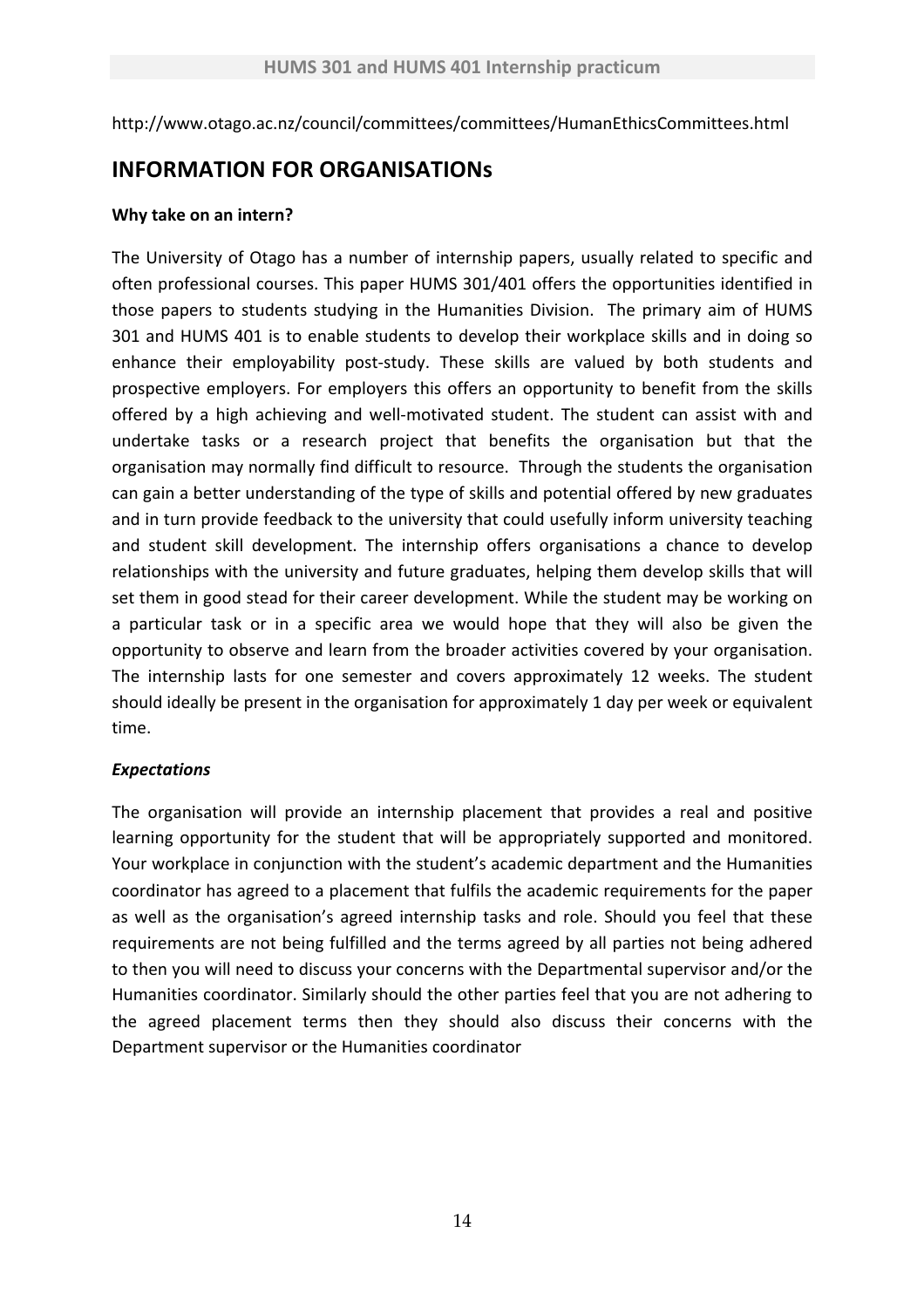#### **Working with a student: Your role Responsibilities and expectations**

- 1. To provide a task/ set of responsibilities or research project that is mutually agreed by yourselves, the university and the student
- 2. To support the student in carrying out their task in terms of mentoring, guidance and any practical needs necessary to successfully complete the agreed tasks.
- 3. To provide a safe and supportive work environment
- 4. The student needs to complete a weekly diary and a final report that you may be asked to provide guidance on.
- 5. You will need to complete the Organisation's part of the Internship agreement in Appendix A
- 6. You will need to complete the health and safety agreement in Appendix C (note the organisation's own Health and safety form/ process may be used)
- 7. At the end of the placement you will need to supply a short report on the student's work, see Appendix B and are invited to attend the end of placement symposium presentation. This takes the form of a symposium where all students taking HUMS 302 and 401 give a 15 minute presentation on their internship. You are welcome to attend as much of the symposium as you wish. Details will be provided on the exact time and venue four weeks before the end of semester.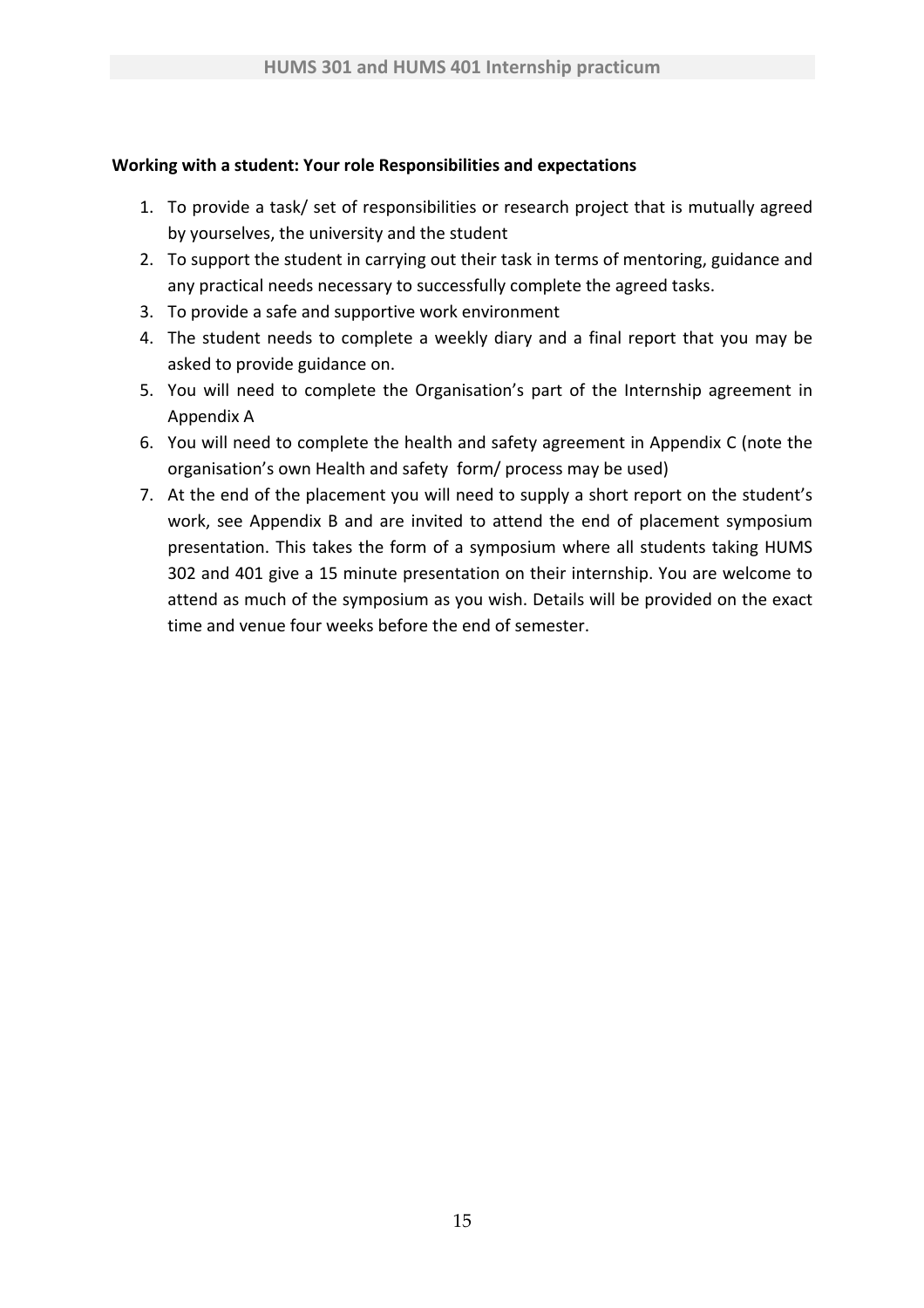#### **INFORMATION FOR DEPARTMENTS**

#### *Why the department should undertake internships*

The University of Otago has a number of internship papers, usually related to specific and often professional courses. This paper HUMS 301/401 offers the opportunities identified in those papers to students studying in the Humanities Division. The primary aim of HUMS 301 and HUMS 401 is to enable students to develop their workplace skills and in doing so enhance their employability post study. These skills are valued by both students and academic departments. For academic departments there is an opportunity to benefit from the skills offered by a high achieving and well-motivated student and whose experience will enhance their commitment to and their ability to see the potential offered by their disciplinary knowledge and skills, particularly with respect to post study career opportunities. The internship offers departments an important avenue to highlight the potential offered by their discipline, to engage at the individual level with intelligent highly motivated students and can provide marketing opportunities for the department. While supervising an internship placement student is a commitment it also offers exciting opportunities for the student and a way that departments can support good and committed students. You are strongly encouraged to identify potential internship opportunities for students, especially those that can be used in supporting development of a long term relationship with organisations that can provide placements.

#### *Expectations*

The department providing the internship placement must ensure that the placement offers a real and positive learning opportunity for the student that will be appropriately supported and monitored. Your department needs to ensure that the placement fulfils the academic requirements for a 300 or 400 level paper and that the student can take the paper and still meet their degree requirements.

Should you feel that any of the contributing parties, that is the organisation or the student are not meeting the agreed terms and conditions then you should discuss your concerns with the Humanities coordinator as soon as possible. Similarly should the other parties feel that you are not adhering to the agreed placement terms then they should also discuss their concerns with the Humanities coordinator.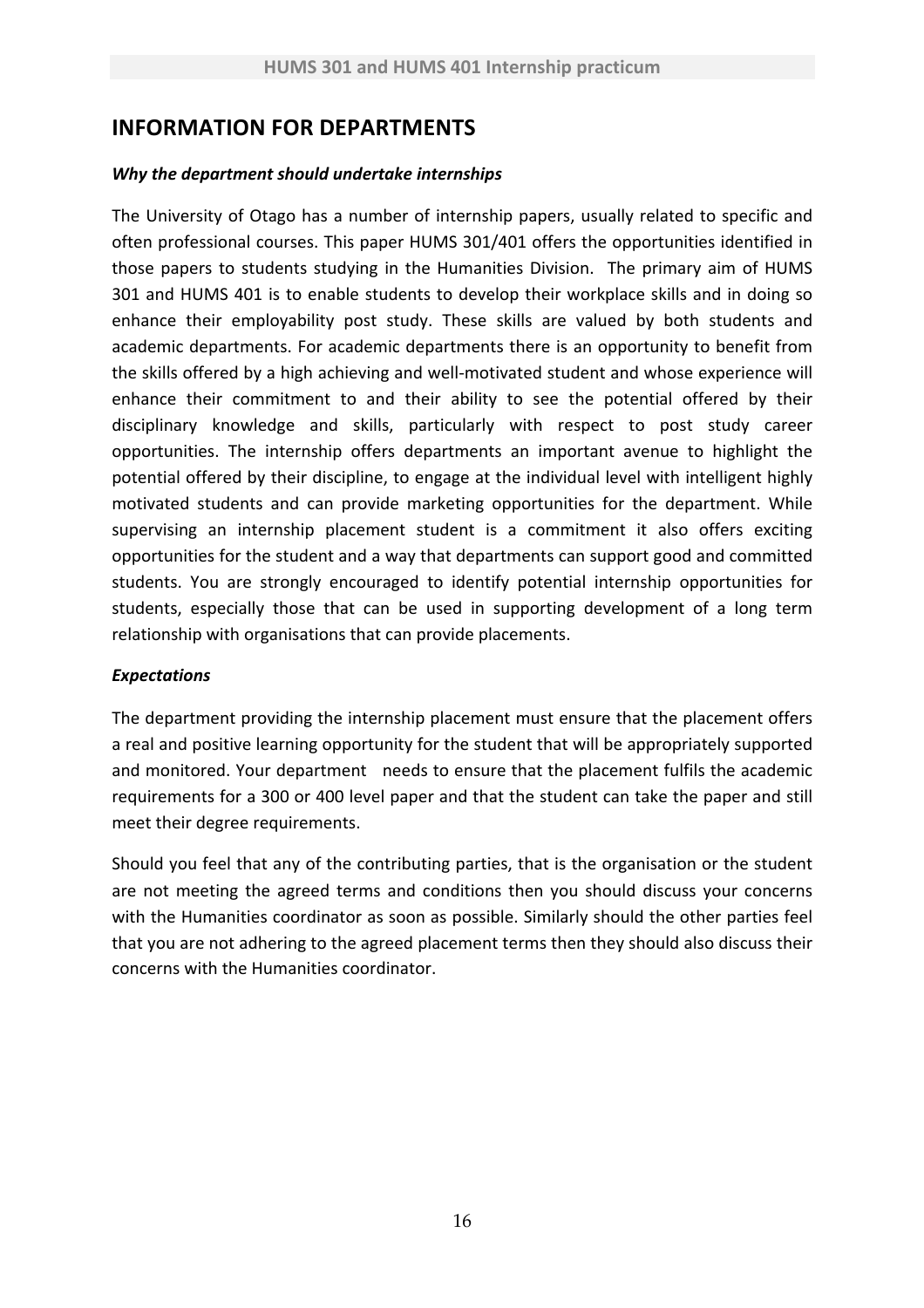#### **Working with a student: Your role: Responsibilities and expectations**

- 1. To assess the task/set of responsibilities or research project being proposed to make sure that it meets the department and university's academic requirements
- 2. To assess the student's suitability in terms of academic and personal criteria (as far as possible) for an internship placement
- 3. Any placement should comply also with any departmental health and safety requirements
- 4. To support the student in their internship by regular meetings and offering advice and guidance as appropriate.
- 5. To complete the internship agreement in Appendix A
- 6. To take responsibility for assessing the student's assignments, i.e. Reflective Field Notes (25%), Final report/portfolio (60%) and to take part in the end of placement symposium (15%) with the student and the Humanities coordinator. The Departmental supervisor should negotiate any workload implications with their Head of Department.
- 7. At the end of the placement the organisation completes an assessment of the student's placement, see Appendix B. You are invited to attend the end of placement symposium presentation. This takes the form of a symposium where all students taking HUMS 301 and 401 give a 15 minute presentation on their internship. You are welcome to attend as much of the symposium as you wish. Details will be provided on the exact time and venue four weeks before the end of semester.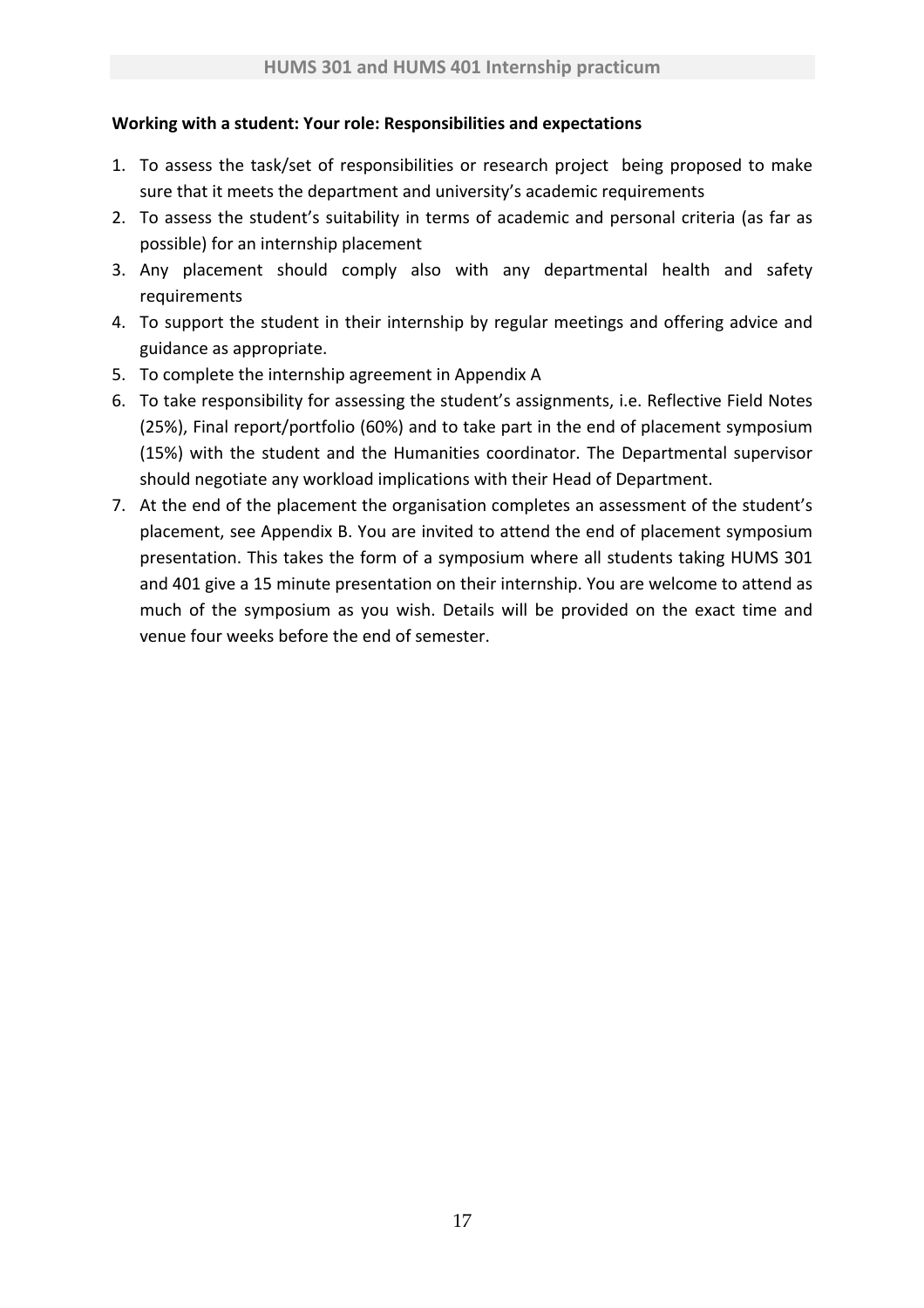# **Appendix A**

# **Internship agreement**

### **INTERNSHIP AGREEMENT**

#### **Student completes this section**

| Name of Student:                         |                                                                   |  |
|------------------------------------------|-------------------------------------------------------------------|--|
| Student ID:                              |                                                                   |  |
| Home Address:                            |                                                                   |  |
|                                          |                                                                   |  |
| <b>Email Address:</b>                    |                                                                   |  |
|                                          |                                                                   |  |
| Address while on placement if different: |                                                                   |  |
|                                          |                                                                   |  |
|                                          |                                                                   |  |
|                                          | Organisation: Name of Placement Provider Organisation and mentor: |  |
|                                          | Address and contact details of Placement Provider Organisation:   |  |
|                                          |                                                                   |  |
|                                          |                                                                   |  |
|                                          | Name of Placement mentor in Placement Provider Organisation:      |  |
|                                          |                                                                   |  |

\_\_\_\_\_\_\_\_\_\_\_\_\_\_\_\_\_\_\_\_\_\_\_\_\_\_\_\_\_\_\_\_\_\_\_\_\_\_\_\_\_\_\_\_\_\_\_\_\_\_\_\_\_\_\_\_\_\_\_\_\_\_\_\_\_\_\_\_\_\_\_\_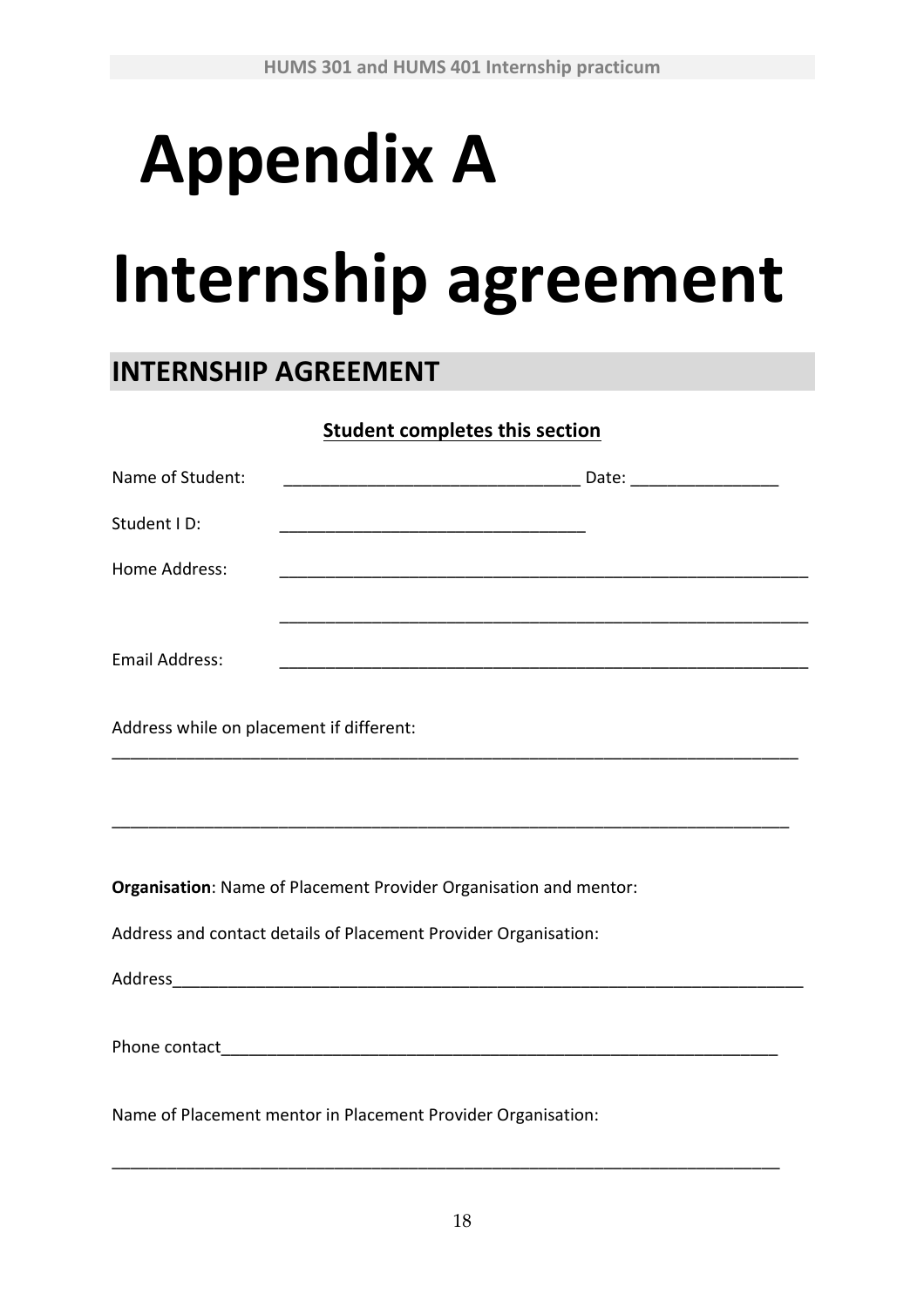\_\_\_\_\_\_\_\_\_\_\_\_\_\_\_\_\_\_\_\_\_\_\_\_\_\_\_\_\_\_\_\_\_\_\_\_\_\_\_\_\_\_\_\_\_\_\_\_\_\_\_\_\_\_\_\_\_\_\_\_\_\_\_\_\_\_\_\_\_\_\_\_\_\_\_

Email Address of Placement mentor:

**Academic Department:** Name of Departmental supervisor and department: \_\_\_\_\_\_\_\_\_\_\_\_\_\_\_\_\_\_\_\_\_\_\_\_\_\_\_\_\_\_\_\_\_\_\_\_\_\_\_\_\_\_\_\_\_\_\_\_\_\_\_\_\_\_\_\_\_\_\_\_\_\_\_\_\_\_\_\_\_\_\_\_\_\_\_ Address of Departmental supervisor: \_\_\_\_\_\_\_\_\_\_\_\_\_\_\_\_\_\_\_\_\_\_\_\_\_\_\_\_\_\_\_\_\_\_\_\_\_\_\_\_\_\_\_ Email Address of Departmental supervisor: **Email Address of Departmental** supervisor:

Dates for commencement & completion of placement:

Start date: \_\_\_\_\_\_\_\_\_\_\_\_\_\_\_\_\_\_\_\_\_\_\_\_\_\_\_\_\_\_\_\_\_

Finish date

Student to complete in consultation with organisation and academic department supervisor, additional pages may be added if necessary

Description of Placement including key tasks and what should be included in the fend of **placement Report/Portfolio:**

*(These are to be discussed and agreed with the organisation - to include details on objectives, key tasks and type and size of project and date for submission of report/portfolio. If preferred a separate page can be appended with the details)* 

\_\_\_\_\_\_\_\_\_\_\_\_\_\_\_\_\_\_\_\_\_\_\_\_\_\_\_\_\_\_\_\_\_\_\_\_\_\_\_\_\_\_\_\_\_\_\_\_\_\_\_\_\_\_\_\_\_\_\_\_\_\_\_\_\_\_\_\_\_\_\_\_\_\_

\_\_\_\_\_\_\_\_\_\_\_\_\_\_\_\_\_\_\_\_\_\_\_\_\_\_\_\_\_\_\_\_\_\_\_\_\_\_\_\_\_\_\_\_\_\_\_\_\_\_\_\_\_\_\_\_\_\_\_\_\_\_\_\_\_\_\_\_\_\_\_\_\_\_

\_\_\_\_\_\_\_\_\_\_\_\_\_\_\_\_\_\_\_\_\_\_\_\_\_\_\_\_\_\_\_\_\_\_\_\_\_\_\_\_\_\_\_\_\_\_\_\_\_\_\_\_\_\_\_\_\_\_\_\_\_\_\_\_\_\_\_\_\_\_\_\_\_

\_\_\_\_\_\_\_\_\_\_\_\_\_\_\_\_\_\_\_\_\_\_\_\_\_\_\_\_\_\_\_\_\_\_\_\_\_\_\_\_\_\_\_\_\_\_\_\_\_\_\_\_\_\_\_\_\_\_\_\_\_\_\_\_\_\_\_\_\_\_\_\_\_

\_\_\_\_\_\_\_\_\_\_\_\_\_\_\_\_\_\_\_\_\_\_\_\_\_\_\_\_\_\_\_\_\_\_\_\_\_\_\_\_\_\_\_\_\_\_\_\_\_\_\_\_\_\_\_\_\_\_\_\_\_\_\_\_\_\_\_\_\_\_\_\_\_

\_\_\_\_\_\_\_\_\_\_\_\_\_\_\_\_\_\_\_\_\_\_\_\_\_\_\_\_\_\_\_\_\_\_\_\_\_\_\_\_\_\_\_\_\_\_\_\_\_\_\_\_\_\_\_\_\_\_\_\_\_\_\_\_\_\_\_\_\_\_\_\_\_\_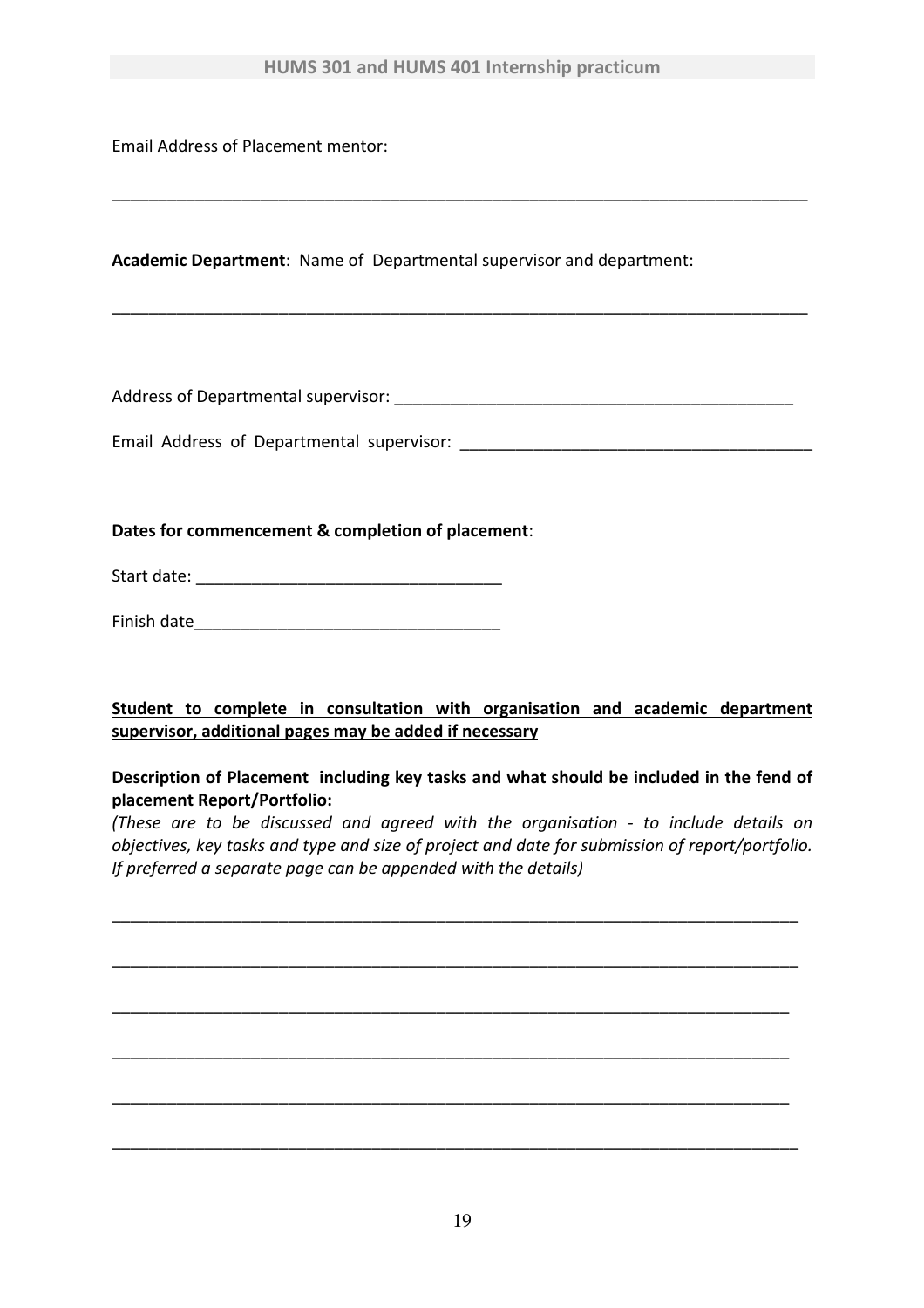#### **Description of Desired Learning Outcomes:**

(These are to be discussed and agreed with the organisation and academic department consider with reference to the Learning Aims, Objectives and Assessment as described in attachment)

#### **Placement Coordinator's Expectations:**

Of the Student in relation to the organisation's work, e.g. administrative procedures; standards of dress; ethical processes, etc.

Organisation mentor's role in relation to guiding the Student and maintaining links with the Division of Humanities (e.g.communication process).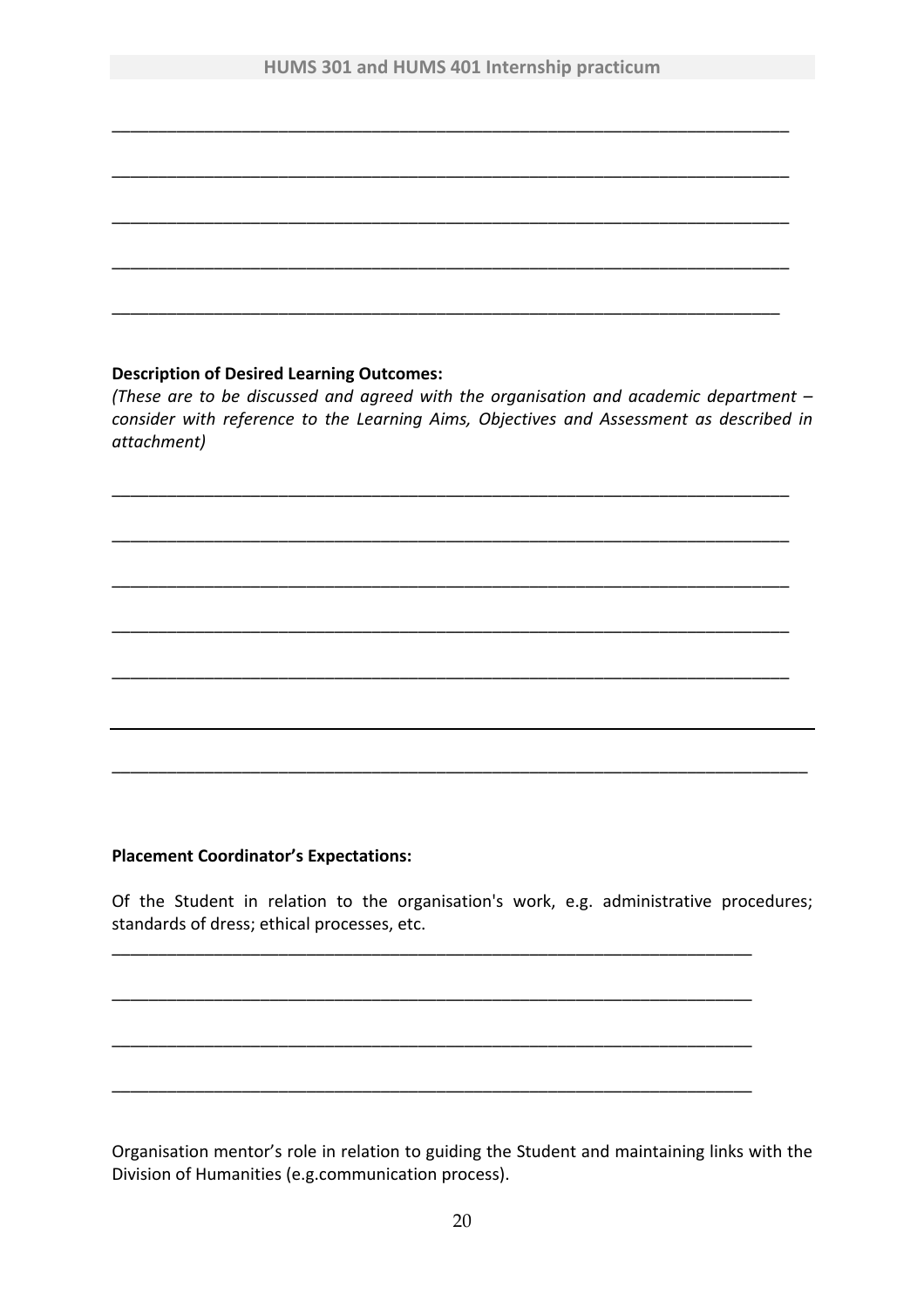#### **Expectations of the Academic Department:**

The primary function of the placement is to achieve the desired learning outcomes  $1)$ (specify key ones).

 $2)$ The Student and Academic Coordinator are expected to arrange a programme of contact during the period of the placement, explain the arrangement here.

3) Any other information relevant to this placement, e.g. time to be spent at another workplace/changes to dates/work hours, changes of mentor etc.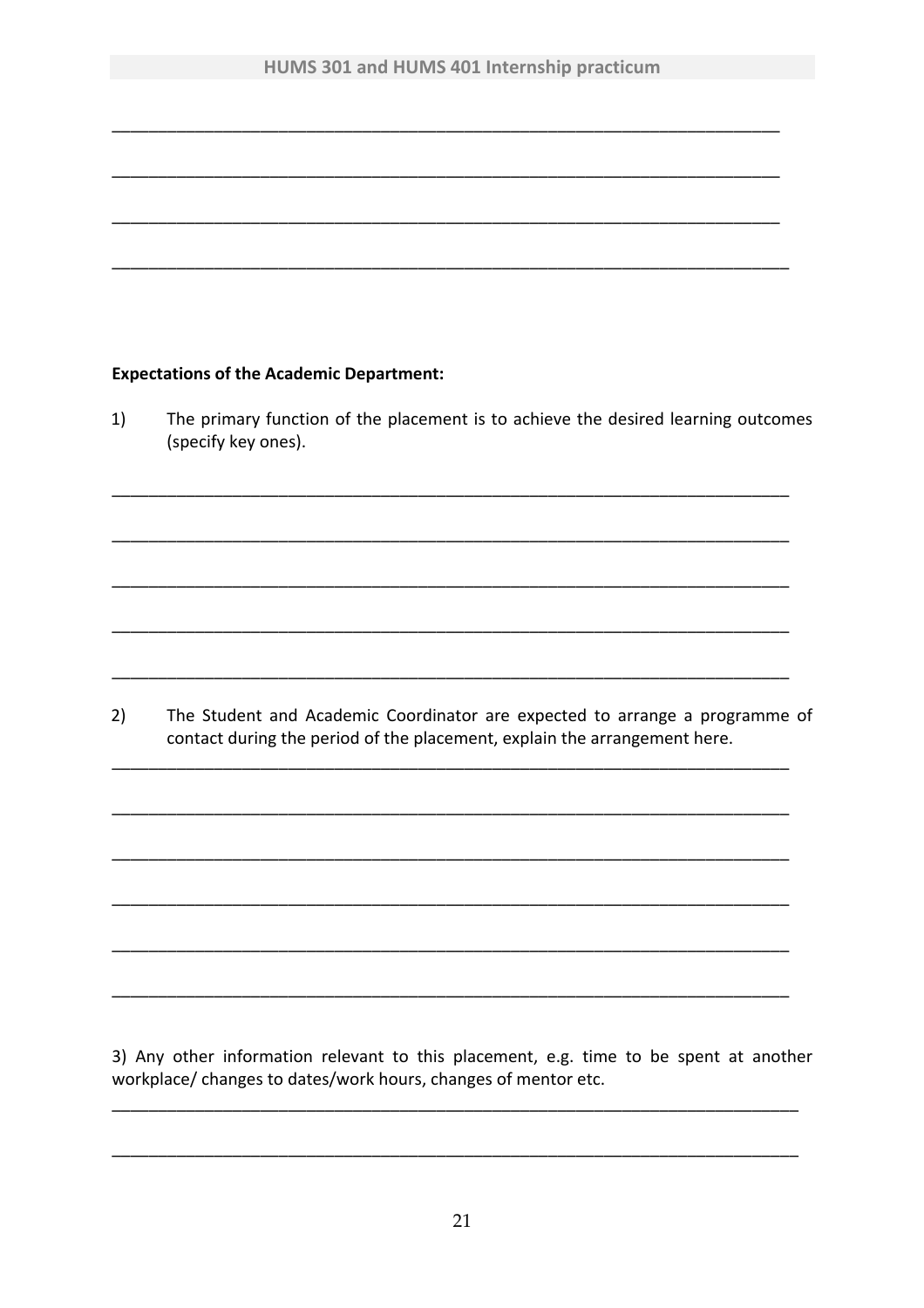\_\_\_\_\_\_\_\_\_\_\_\_\_\_\_\_\_\_\_\_\_\_\_\_\_\_\_\_\_\_\_\_\_\_\_\_\_\_\_\_\_\_\_\_\_\_\_\_\_\_\_\_\_\_\_\_\_\_\_\_\_\_\_\_\_\_\_\_\_\_\_\_\_\_

4) The Departmental supervisor is expected to ensure that this agreement is completed in triplicate during the first week of the placement:

- one copy for the Student
- one copy for the Placement Provider organisation
- one copy for the Department

#### PLEASE COPY AGREEMENT TO THE HUMANITIES COORDINATOR BY END OF FIRST WEEK OF *SEMESTER*

#### **Signatures**

*Student: \_\_\_\_\_\_\_\_\_\_\_\_\_\_\_\_\_\_\_\_\_\_\_\_\_\_\_*\_\_\_\_\_\_\_\_\_\_\_\_\_\_\_\_\_\_\_\_\_\_\_\_\_\_\_

*Organisation representative: \_\_\_\_\_*\_\_\_\_\_\_\_\_\_\_\_\_\_\_\_\_\_\_\_\_\_\_\_\_\_\_\_\_

*Academic department supervisor:* \_\_\_\_\_\_\_\_\_\_\_\_\_\_\_\_\_\_\_\_\_\_\_\_\_\_

*Please attach any relevant supplementary material to this form* 

Additional requirements for Distance and summer school students (please add additional *paper if necessary*)

**Distance students** - Students who are taking this paper away from the university will need to ensure that they have included the following information:

- 1. Describe arrangements for supervisor to contact organisation and frequency of contact
- 2. Describe arrangements for student to contact supervisor and frequency of contact
- 3. Describe the arrangements including the date for the end of symposium presentation at which the supervisor, organization mentor, student and where possible the Humanities coordinator should be present (remote presence for the supervisor and Humanities coordinator is acceptable).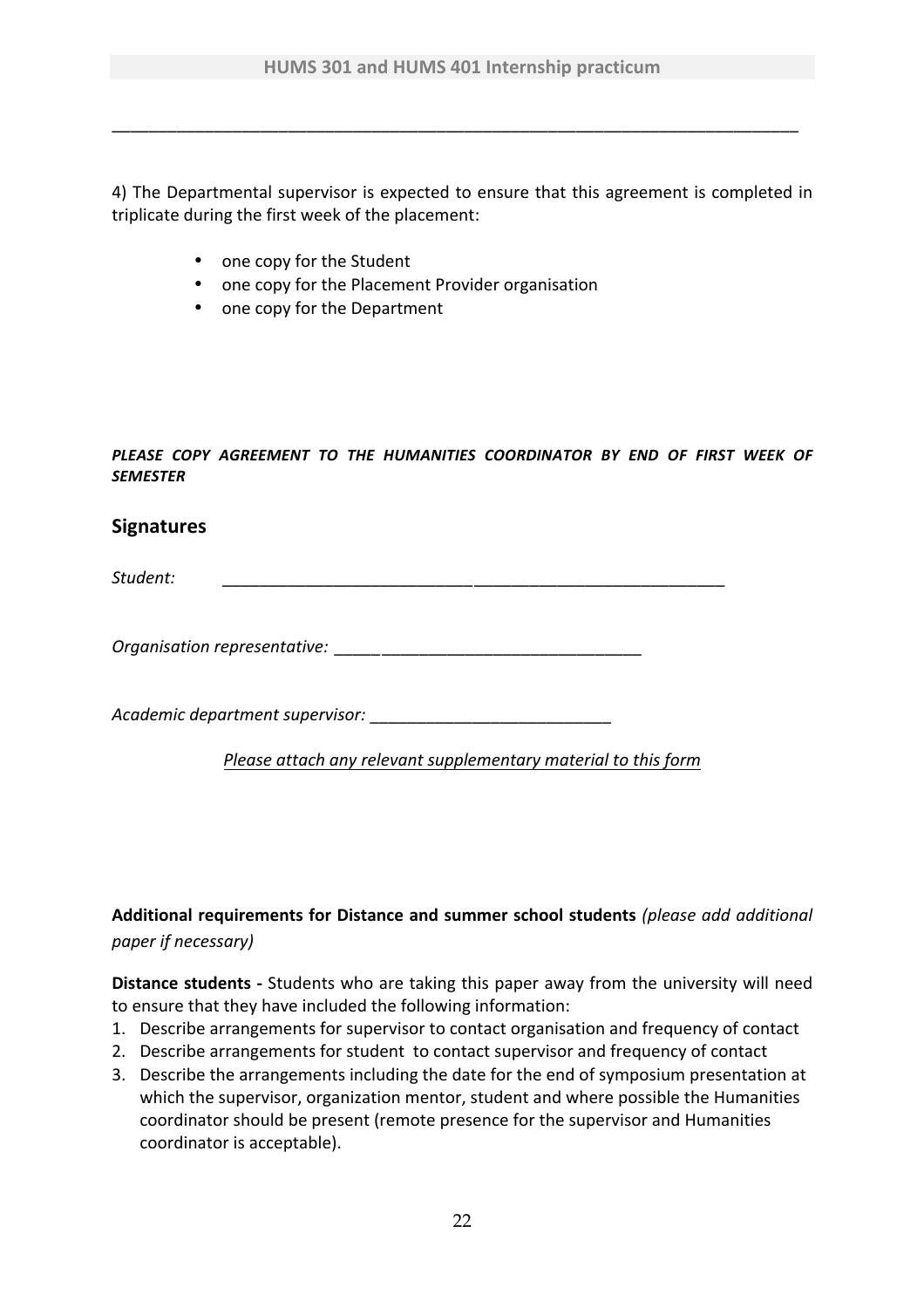**Summer school students** - Students who are taking this paper as a summer school paper will need to ensure that they have included the following information:

- 1. Describe arrangements for supervisor to contact organisation and frequency of contact
- 2. Describe arrangements for student to contact supervisor and frequency of contact
- 3. Arrangements for meeting the internship requirements in the shorter summer school time, e.g more days present at the organisation.
- 4. Describe the arrangements including the date for the end of symposium presentation at which the supervisor, organisation mentor, student and where possible the Humanities coordinator should be present (remote presence for the supervisor and Humanities coordinator is acceptable).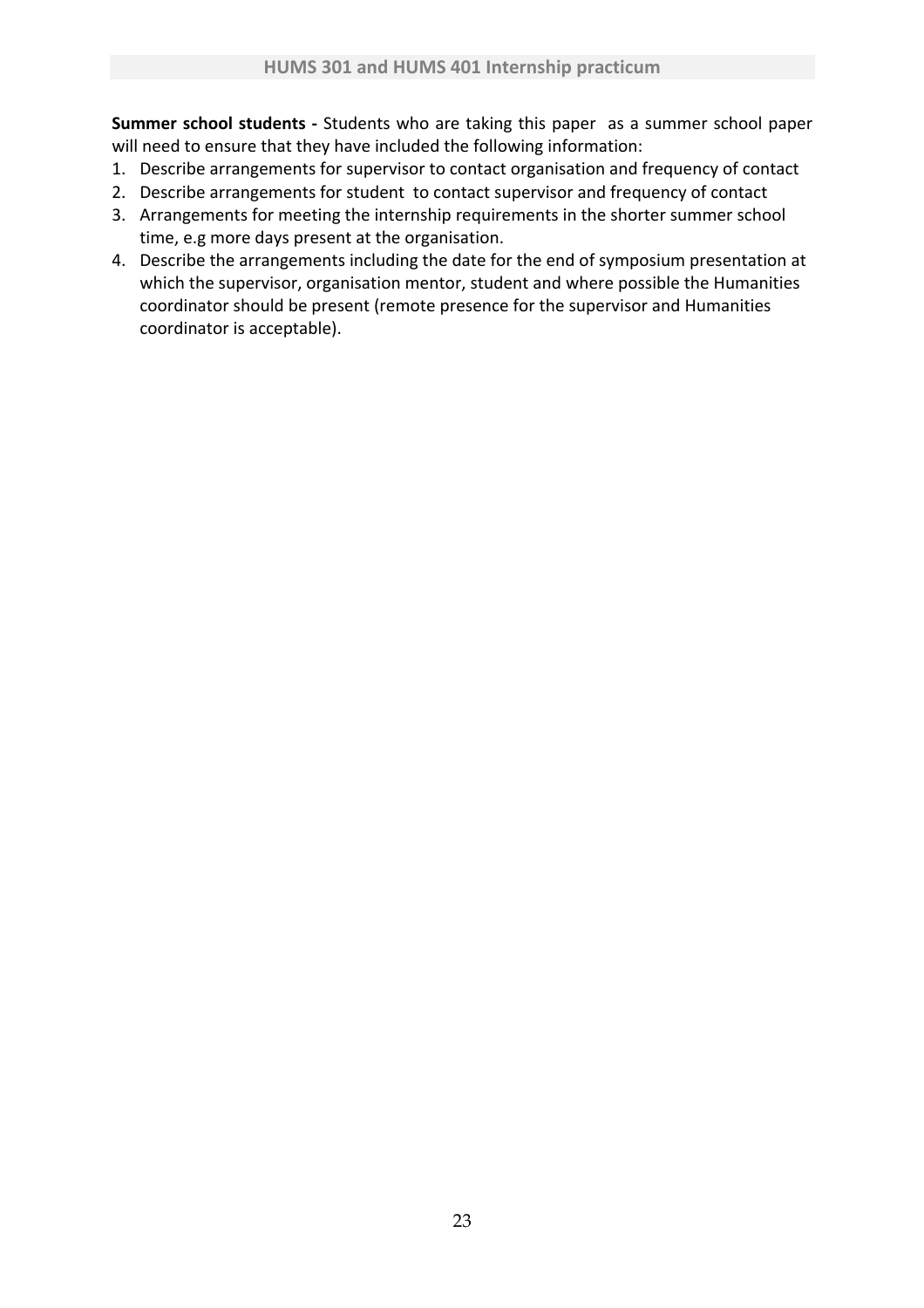## **Appendix B Symposium and End of placement assessment**

**The final assessment will take the form of a presentation at the end** of semester HUMS forum. Students are expected to attend the full day to provide support for all presenting students. Also present are **the Departmental Supervisor and the Organisation Mentor. Each student is expected to provide a 10 minute presentation on their work experience covering:**

- **1.** Brief introduction to yourself, your background
- **2.** The organisation and their role
- **3. Your role and task**
- **4. How you went about achieving the task**
- **5. What challenges you met and how you addressed them**
- **6. How successful you were at completing the task**
- **7. Any reflections**

**This will be followed by 5 minutes for questions and discussion** starting with the organisational representative **Marking: The presentation will be assessed by the Humanities** coordinator in conjunction with the organisation mentor and the **Departmental Supervisor.**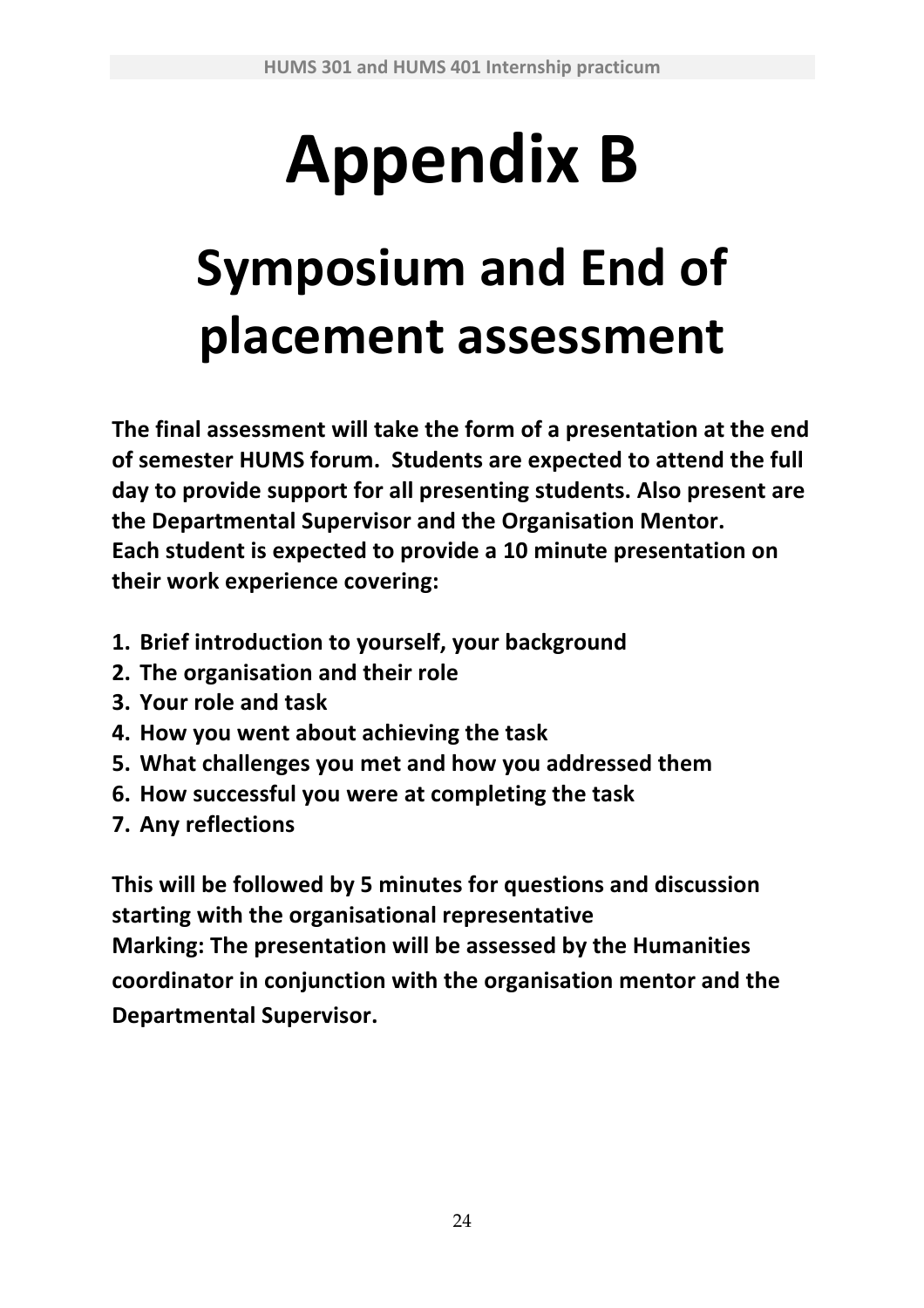### **END OF PLACEMENT ASSESSMENT FORM**

This form must be completed by organisation mentor prior to the symposium. Students *must ensure their organisational mentor has a copy of this form. When completed the* **Organisational Mentor will then return the form to the departmental supervisor.** 

Name of Student: example and the student of Student: and the Student of Students and the Student of Students and Tu

Name of Placement Provider Organisation \_

Name of Placement mentor and/or person completing this report

In the space below please comment on the following (feel free to use extra pages if you wish)

\_\_\_\_\_\_\_\_\_\_\_\_\_\_\_\_\_\_\_\_\_\_\_\_\_\_\_\_\_\_\_\_\_\_\_\_\_\_\_\_\_\_\_\_\_\_\_\_\_\_\_\_\_\_\_\_\_\_\_\_\_\_\_\_\_\_\_\_\_\_\_\_\_\_\_

\_\_\_\_\_\_\_\_\_\_\_\_\_\_\_\_\_\_\_\_\_\_\_\_\_\_\_\_\_\_\_\_\_\_\_\_\_\_\_\_\_\_\_\_\_\_\_\_\_\_\_\_\_\_\_\_\_\_\_\_\_\_\_\_\_\_\_\_\_\_\_\_\_\_\_

\_\_\_\_\_\_\_\_\_\_\_\_\_\_\_\_\_\_\_\_\_\_\_\_\_\_\_\_\_\_\_\_\_\_\_\_\_\_\_\_\_\_\_\_\_\_\_\_\_\_\_\_\_\_\_\_\_\_\_\_\_\_\_\_\_\_\_\_\_\_\_\_\_\_\_

\_\_\_\_\_\_\_\_\_\_\_\_\_\_\_\_\_\_\_\_\_\_\_\_\_\_\_\_\_\_\_\_\_\_\_\_\_\_\_\_\_\_\_\_\_\_\_\_\_\_\_\_\_\_\_\_\_\_\_\_\_\_\_\_\_\_\_\_\_\_\_\_\_\_\_

\_\_\_\_\_\_\_\_\_\_\_\_\_\_\_\_\_\_\_\_\_\_\_\_\_\_\_\_\_\_\_\_\_\_\_\_\_\_\_\_\_\_\_\_\_\_\_\_\_\_\_\_\_\_\_\_\_\_\_\_\_\_\_\_\_\_\_\_\_\_\_\_\_\_\_

\_\_\_\_\_\_\_\_\_\_\_\_\_\_\_\_\_\_\_\_\_\_\_\_\_\_\_\_\_\_\_\_\_\_\_\_\_\_\_\_\_\_\_\_\_\_\_\_\_\_\_\_\_\_\_\_\_\_\_\_\_\_\_\_\_\_\_\_\_\_\_\_\_\_\_

\_\_\_\_\_\_\_\_\_\_\_\_\_\_\_\_\_\_\_\_\_\_\_\_\_\_\_\_\_\_\_\_\_\_\_\_\_\_\_\_\_\_\_\_\_\_\_\_\_\_\_\_\_\_\_\_\_\_\_\_\_\_\_\_\_\_\_\_\_\_\_\_\_\_\_

\_\_\_\_\_\_\_\_\_\_\_\_\_\_\_\_\_\_\_\_\_\_\_\_\_\_\_\_\_\_\_\_\_\_\_\_\_\_\_\_\_\_\_\_\_\_\_\_\_\_\_\_\_\_\_\_\_\_\_\_\_\_\_\_\_\_\_\_\_\_\_\_\_\_\_

\_\_\_\_\_\_\_\_\_\_\_\_\_\_\_\_\_\_\_\_\_\_\_\_\_\_\_\_\_\_\_\_\_\_\_\_\_\_\_\_\_\_\_\_\_\_\_\_\_\_\_\_\_\_\_\_\_\_\_\_\_\_\_\_\_\_\_\_\_\_\_\_\_\_\_

\_\_\_\_\_\_\_\_\_\_\_\_\_\_\_\_\_\_\_\_\_\_\_\_\_\_\_\_\_\_\_\_\_\_\_\_\_\_\_\_\_\_\_\_\_\_\_\_\_\_\_\_\_\_\_\_\_\_\_\_\_\_\_\_\_\_\_\_\_\_\_\_

- Did the student successfully complete the agreed task?
- How well did they complete the task?
- How did the student perform when working in your organisation?
- Any other comments on the student's performance?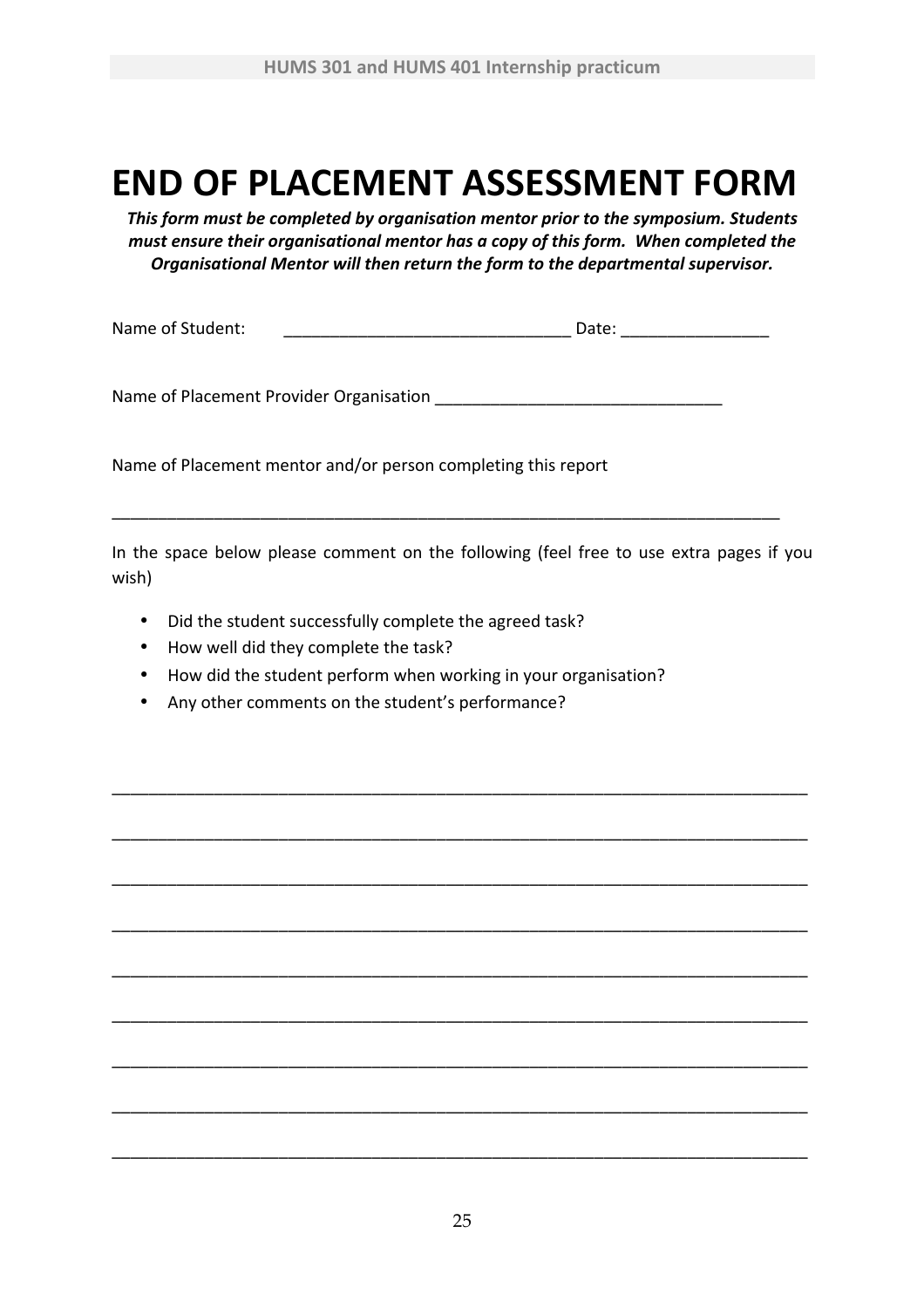| HUMS 301 and HUMS 401 Internship practicum |  |  |
|--------------------------------------------|--|--|
|                                            |  |  |
|                                            |  |  |
|                                            |  |  |
|                                            |  |  |
|                                            |  |  |
|                                            |  |  |
|                                            |  |  |
|                                            |  |  |
|                                            |  |  |
|                                            |  |  |
|                                            |  |  |
|                                            |  |  |
|                                            |  |  |
|                                            |  |  |
|                                            |  |  |
|                                            |  |  |
|                                            |  |  |
|                                            |  |  |
|                                            |  |  |
|                                            |  |  |
|                                            |  |  |
|                                            |  |  |
|                                            |  |  |
|                                            |  |  |
|                                            |  |  |
|                                            |  |  |
|                                            |  |  |
|                                            |  |  |
|                                            |  |  |
|                                            |  |  |
|                                            |  |  |
|                                            |  |  |
|                                            |  |  |
|                                            |  |  |
|                                            |  |  |
|                                            |  |  |
|                                            |  |  |
|                                            |  |  |
|                                            |  |  |
|                                            |  |  |
|                                            |  |  |
|                                            |  |  |
|                                            |  |  |
|                                            |  |  |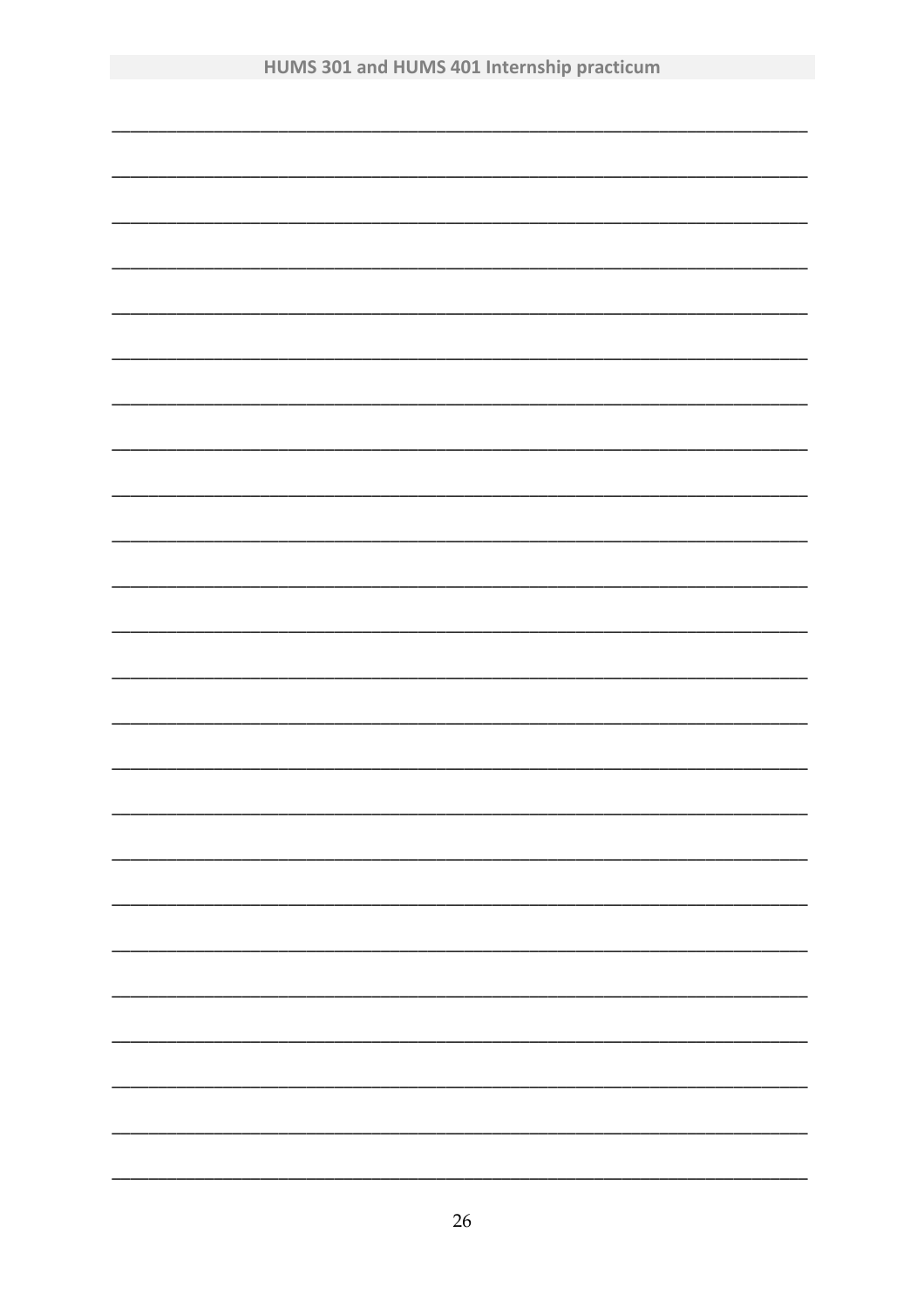# **Appendix C**

## **Health and safety form**

To be completed by organisation mentor, departmental supervisor and signed by all parties. Organisations can attach their own *completed Health and safety form if preferred.*

| Name of health and safety contact for the organisation__________________________ |  |
|----------------------------------------------------------------------------------|--|
| The health and safety officer in discussion with the student should:             |  |
|                                                                                  |  |

| List below any hazards likely to be encountered in the<br><b>Workplace</b> | checked | Tick as completed | and |
|----------------------------------------------------------------------------|---------|-------------------|-----|
|                                                                            |         |                   |     |
|                                                                            |         |                   |     |
|                                                                            |         |                   |     |
|                                                                            |         |                   |     |
|                                                                            |         |                   |     |
|                                                                            |         |                   |     |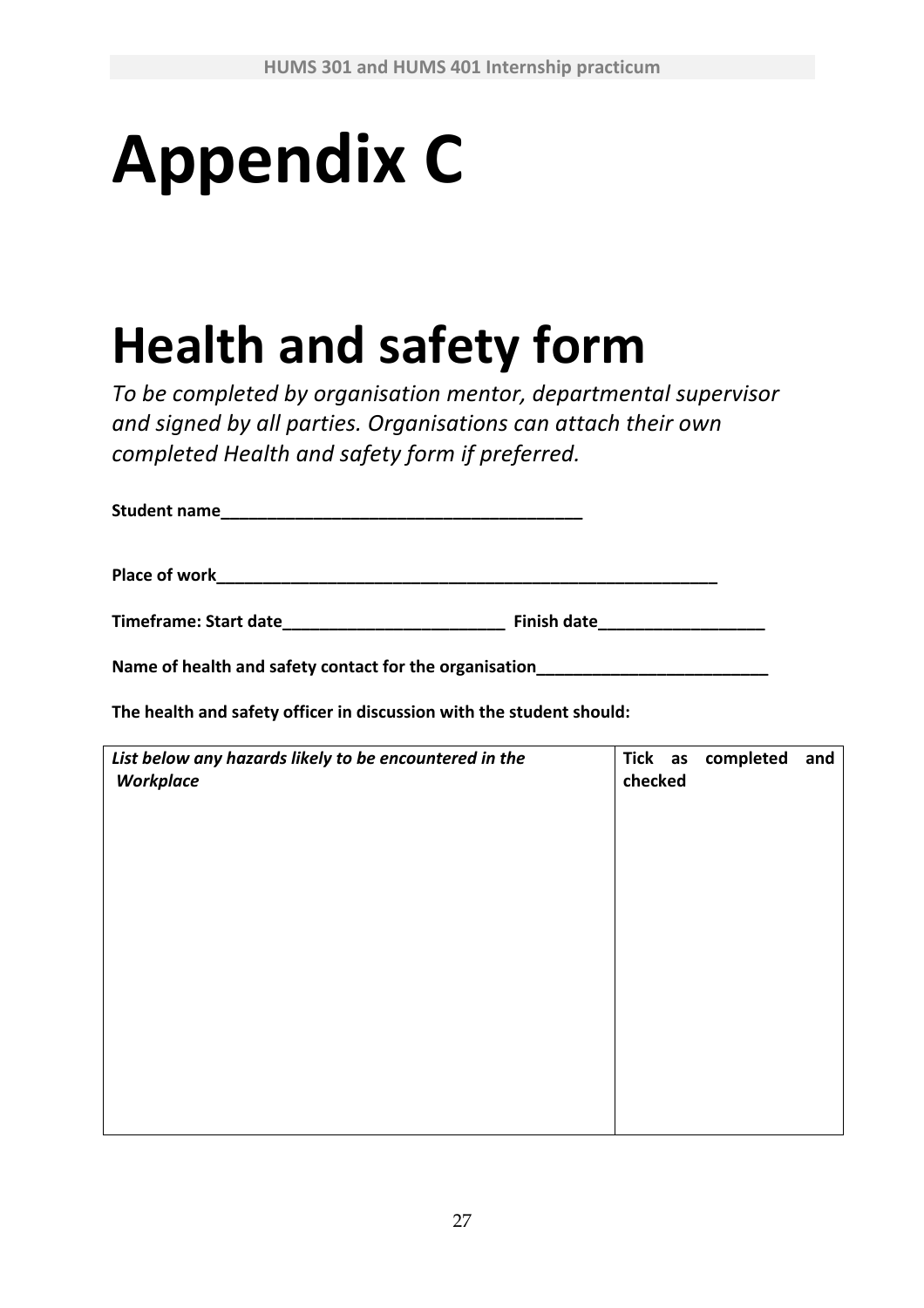| Names and contact details for the person/people you should       |  |
|------------------------------------------------------------------|--|
|                                                                  |  |
| contact in the workplace should an emergency arise               |  |
|                                                                  |  |
|                                                                  |  |
|                                                                  |  |
|                                                                  |  |
|                                                                  |  |
|                                                                  |  |
|                                                                  |  |
|                                                                  |  |
|                                                                  |  |
|                                                                  |  |
|                                                                  |  |
|                                                                  |  |
|                                                                  |  |
|                                                                  |  |
|                                                                  |  |
|                                                                  |  |
|                                                                  |  |
|                                                                  |  |
|                                                                  |  |
|                                                                  |  |
|                                                                  |  |
|                                                                  |  |
|                                                                  |  |
|                                                                  |  |
|                                                                  |  |
|                                                                  |  |
|                                                                  |  |
|                                                                  |  |
|                                                                  |  |
|                                                                  |  |
|                                                                  |  |
|                                                                  |  |
|                                                                  |  |
| A plan of action in the advent of an accident.                   |  |
|                                                                  |  |
|                                                                  |  |
|                                                                  |  |
|                                                                  |  |
|                                                                  |  |
|                                                                  |  |
|                                                                  |  |
|                                                                  |  |
|                                                                  |  |
|                                                                  |  |
|                                                                  |  |
|                                                                  |  |
|                                                                  |  |
|                                                                  |  |
|                                                                  |  |
|                                                                  |  |
|                                                                  |  |
|                                                                  |  |
|                                                                  |  |
|                                                                  |  |
|                                                                  |  |
|                                                                  |  |
|                                                                  |  |
|                                                                  |  |
|                                                                  |  |
|                                                                  |  |
| Contact details for nearest emergency services, doctor, hospital |  |
|                                                                  |  |
| etc.                                                             |  |
|                                                                  |  |
|                                                                  |  |
|                                                                  |  |
|                                                                  |  |
|                                                                  |  |
|                                                                  |  |
|                                                                  |  |
|                                                                  |  |
|                                                                  |  |
|                                                                  |  |
|                                                                  |  |
|                                                                  |  |
|                                                                  |  |
|                                                                  |  |
|                                                                  |  |
|                                                                  |  |
|                                                                  |  |
|                                                                  |  |
|                                                                  |  |
|                                                                  |  |
|                                                                  |  |
|                                                                  |  |
|                                                                  |  |
|                                                                  |  |
|                                                                  |  |
|                                                                  |  |
|                                                                  |  |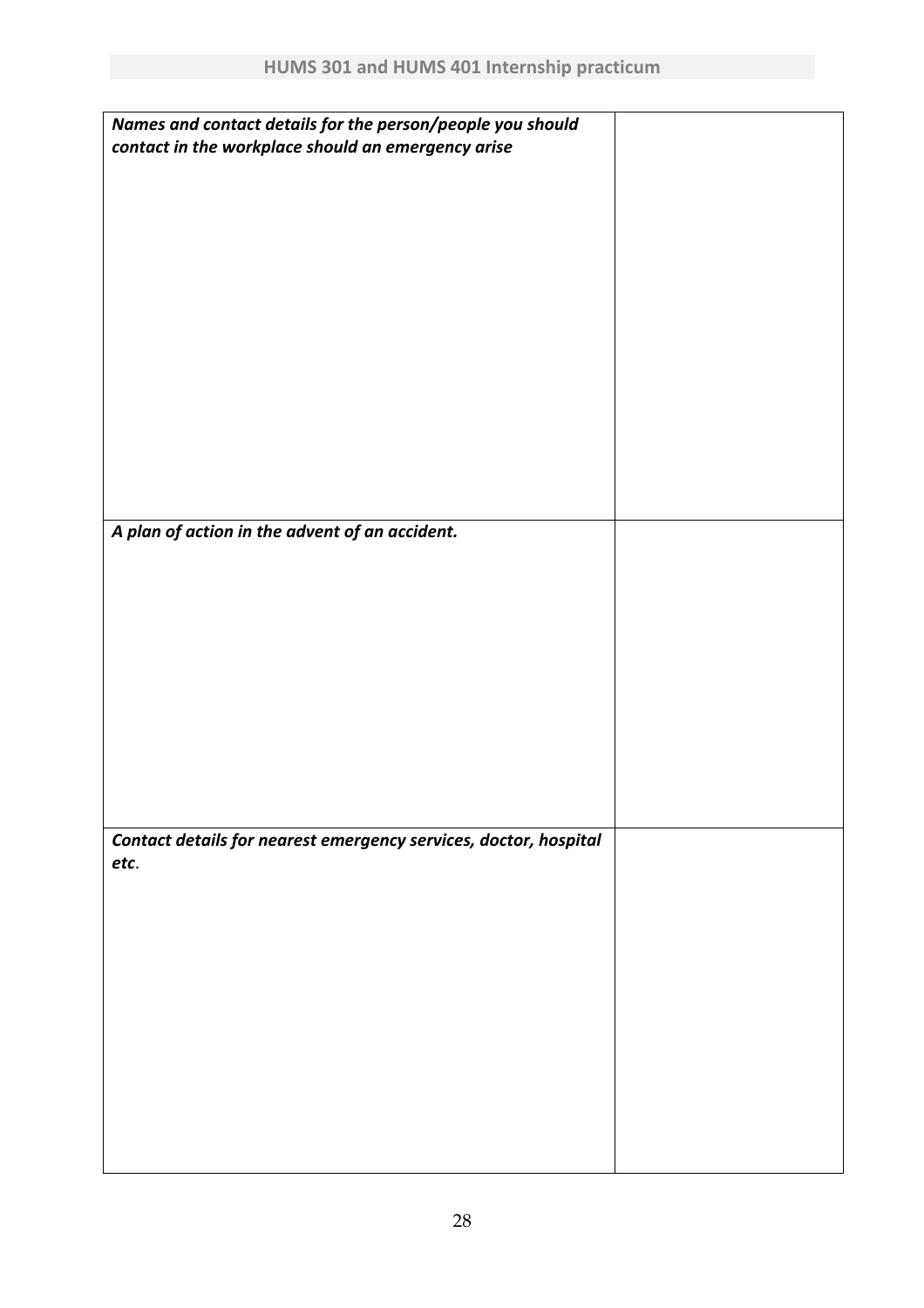*Please attach any organisational health and safety guidelines to this form* 

*Signatures*

*Student: \_\_\_\_\_\_\_\_\_\_\_\_\_\_\_\_\_\_\_\_\_\_\_\_\_\_\_*\_\_\_\_\_\_\_\_\_\_\_\_\_\_\_\_\_\_\_\_\_\_\_\_\_\_\_\_\_\_\_\_\_\_

*Organisation representative/mentor:\_\_\_\_\_*\_\_\_\_\_\_\_\_\_\_\_\_\_\_\_\_\_\_\_\_\_\_\_\_\_\_\_\_\_\_\_\_\_\_\_\_\_\_

*Academic department supervisor:* \_\_\_\_\_\_\_\_\_\_\_\_\_\_\_\_\_\_\_\_\_\_\_\_\_\_\_\_\_\_\_\_\_\_\_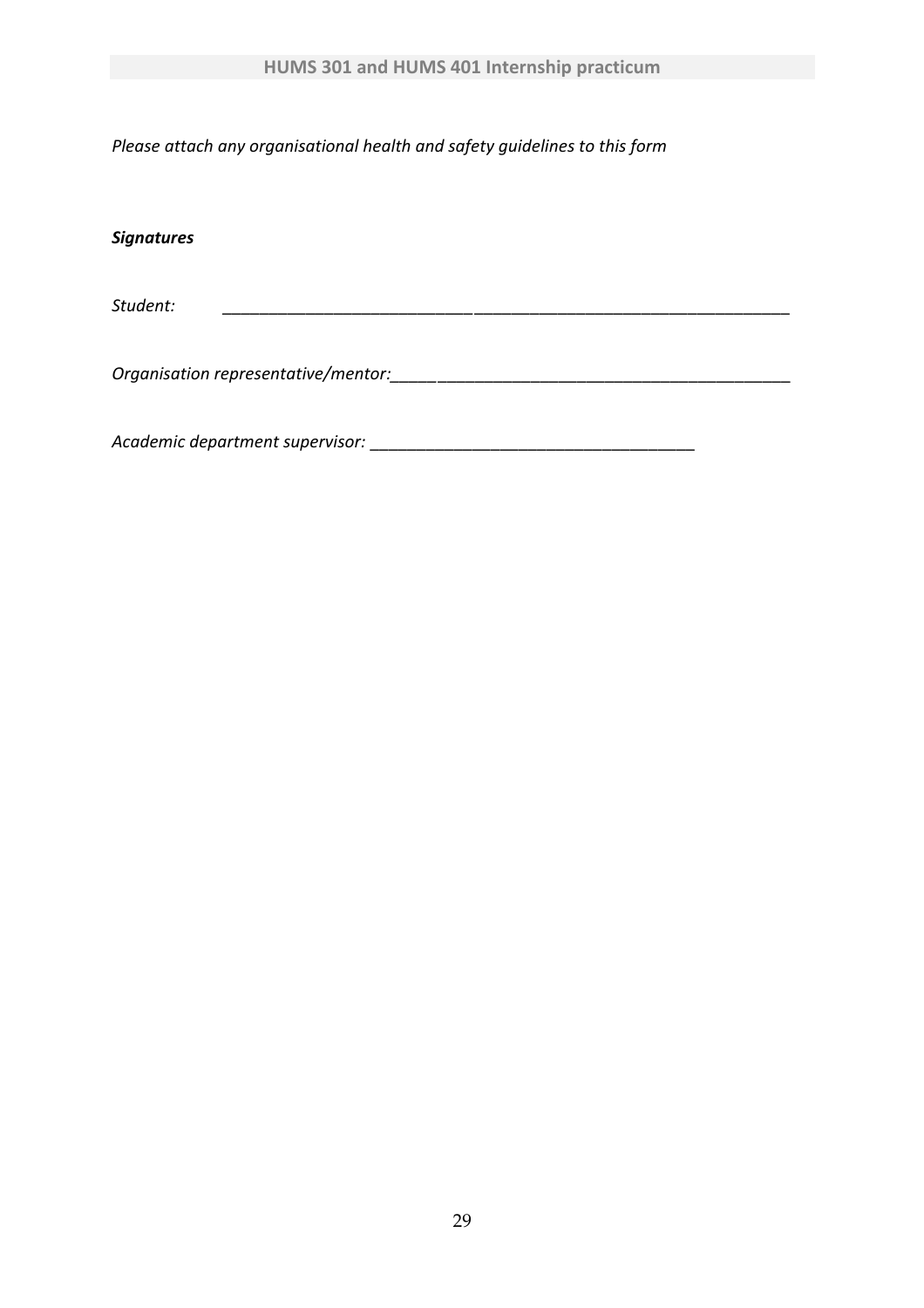#### Student to complete the following

### *PERSONAL HEALTH AND SAFETY FORM University of Otago HUMS 301 HUMS 401*

*Details from this form will only be used during the internship and contacts will only be used in the case of a genuine emergency.* 

Please complete the following

#### *I agree that I will*

- *1. Take reasonable steps to ensure the health and safety of myself and others;*
- *2. Co-operate with staff to safeguard the health and safety of all;*
- *3. Maintain high standards of decorum when dealing with members of the organisation and when representing the organisation and the university;*
- *4. Follow all safety instructions given by staff; and*
- *5. Strictly adhere to the alcohol policy and other guidelines detailed in the University and organisation's Health, Safety and Conduct Guidelines.*

|                           | Date: |
|---------------------------|-------|
|                           |       |
| <b>Emergency contacts</b> |       |
|                           |       |
|                           |       |
|                           |       |
|                           |       |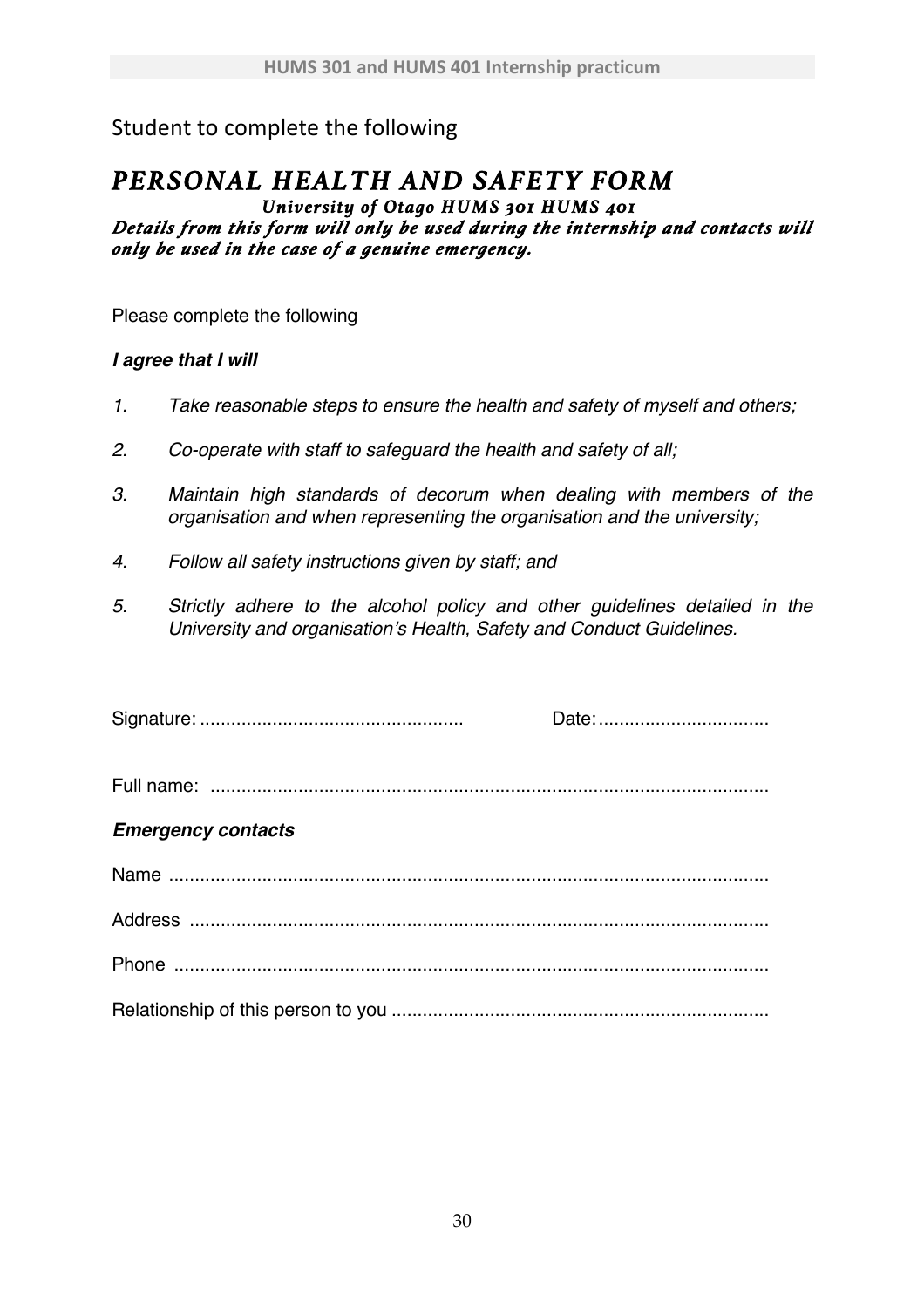## **Appendix D**

## Letter of Introduction

**ORGANISATION LETTER OF INTRODUCTION** 

**Date: For the Attention of:** *Re: Internship Practicum with the Division of Humanities at the University of Otago*

\_\_\_\_\_\_\_\_\_\_\_\_\_\_\_\_\_\_\_\_\_\_\_\_\_\_\_\_\_\_\_\_\_\_\_\_\_\_\_\_\_\_\_\_\_\_\_\_\_\_\_\_\_\_\_\_\_\_\_\_\_\_\_\_\_\_\_\_\_\_\_\_\_\_

Dear

I am writing this introduction letter on behalf of the Humanities Division at the University of Otago. This student has expressed an interest in undertaking the Internship paper HUMS 301 – HUMS 401 and is interested in working with your organisation. This paper offers you an opportunity to benefit from a student's work.

Through working with you students will develop their workplace skills. For you this is an opportunity to benefit from the skills offered by a high achieving and well-motivated student. The student can assist with and undertake tasks or a research project that benefits your organisation but that the organisation may normally find difficult to resource.

The internship is not paid but the organisation is expected to mentor the student and to assist with any costs incurred in carrying out the tasks for the organisation, e.g. transport to field sites. The internship lasts for one semester and covers approximately 12 weeks. The student should ideally be present in the organisation for approximately 1 day per week or equivalent time. While the student may be working on a particular task or in a specific area we would hope that they will also be given the opportunity to observe and learn from the broader activities covered by your organisation. You will be invited to the end of placement presentation that the student will give at the end of the semester, details will be provided closer to the time.

If your organisation would like to support an internship the student will speak to the coordinator and an agreement covering the internship will then be discussed and negotiated between the organisation and the University. At the end of the internship the organisation is asked to write a very short report on the student and invited to attend a short student presentation on their internship.

Should you have any questions or require any further information please contact The Division of Humanities coordinator Professor Claire Freeman. Thank you very much for